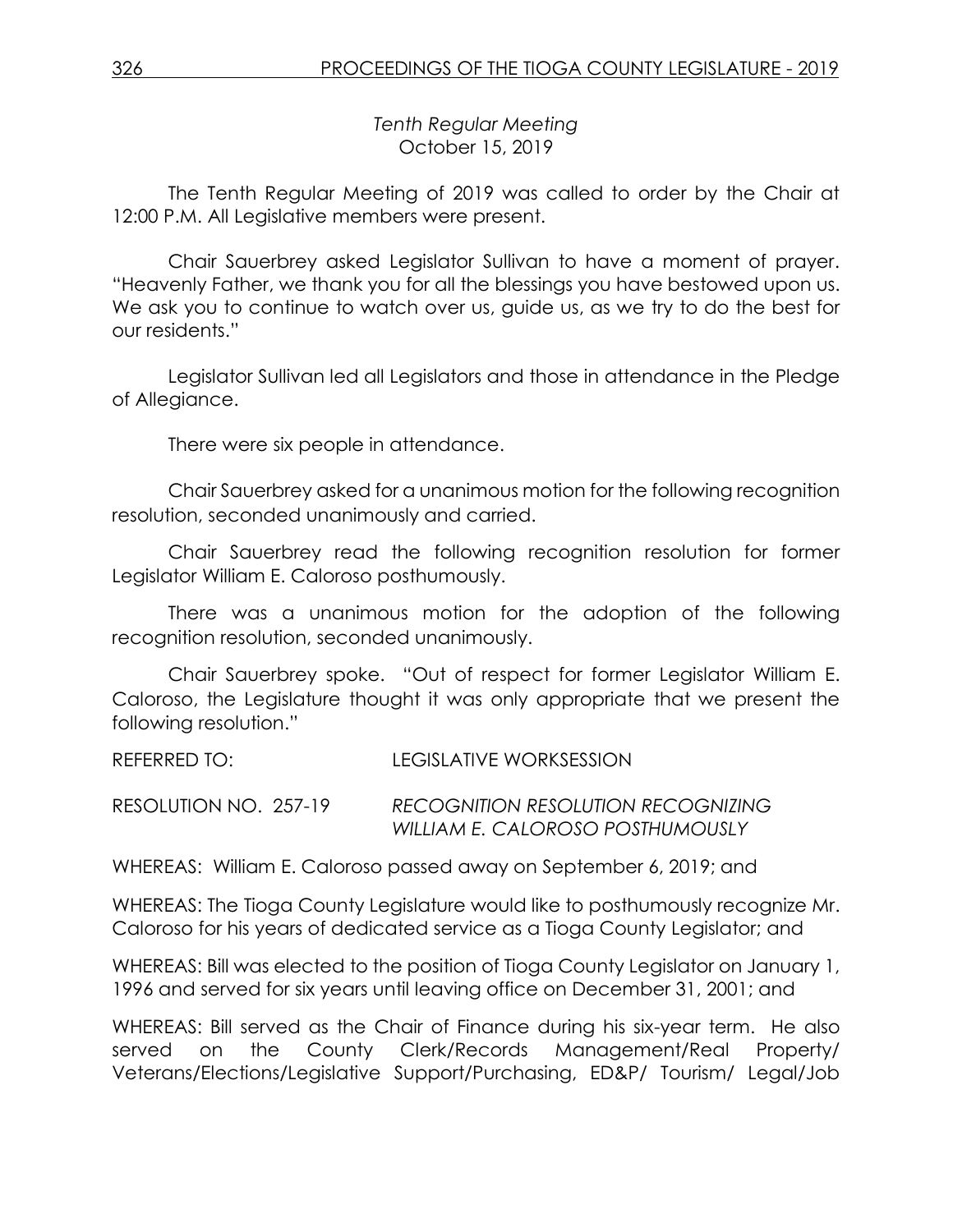Training, Agriculture, Information Technology & Administrative Services, Health & Human Services, Personnel, and Public Safety & Probation Committees; and

WHEREAS: Bill also served as a 15-year board member of the Tioga County Industrial Development Agency holding the office of Treasurer during this time; and

WHEREAS: Bill is survived by his wife of 61 years Joann and sons Michael and Kirk; therefore be it

RESOLVED: That the Tioga County Legislature, on its own behalf, as well as on behalf of the citizens of Tioga County, express sincere gratitude and recognize William E. Caloroso posthumously for his years of dedicated service to Tioga County as a Tioga County Legislator; and be it further

RESOLVED: That this resolution be spread upon the minutes of this meeting and a certified copy be presented to the family of William E. Caloroso.

### ROLL CALL VOTE

Unanimously Yes – Legislators Sullivan, Weston, Balliet, Hollenbeck, Monell, Mullen, Sauerbrey, Roberts, and Standinger.

No – None.

Absent – None.

### RESOLUTION ADOPTED UNANIMOUSLY.

Chair Sauerbrey spoke. "Thankfully, Legislator Standinger has offered to deliver this resolution to Joann Caloroso and present it to her personally, which is very nice. I worked with Mr. Caloroso and he was a gentleman."

Legislator Sullivan spoke. "Bill spent several years on the Town of Nichols Board, so he has spent a good portion of his life in service to the residents of Tioga County."

Chair Sauerbrey spoke. "Legislator Balliet will be making a very special presentation today."

Legislator Balliet read and presented the following proclamation to Veterans Service Agency Director John F. Holton, Sr.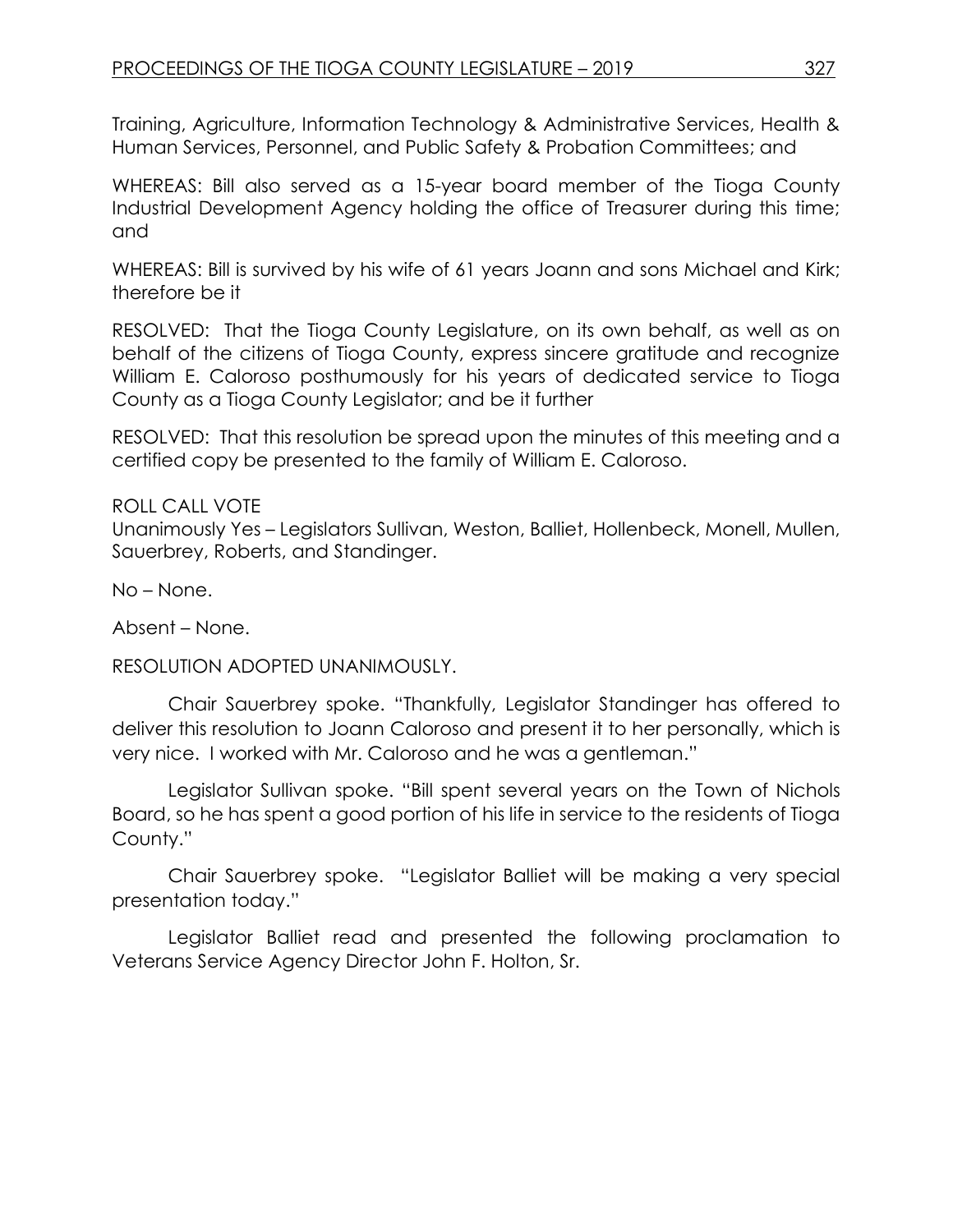## **PROCLAMATION RECOGNIZING JOHN F. HOLTON, SR.**

WHEREAS: John F. Holton, Sr. was appointed to the title of Director of Veterans Service Agency on October 17, 2016; and

WHEREAS: During John's time with Tioga County he proved to be a valuable asset and resource for the veterans of Tioga County, going beyond the call of duty; and

WHEREAS: John performed his duties with professionalism and genuine concern for the veterans of the County; and

WHEREAS: John worked cooperatively with all County departments and employees as well as other State and Federal agencies; and

WHEREAS: John actively participated with, the Tioga County Allies in Substance Abuse Prevention Board, Suicide Prevention Task Force, Community Services Board, Southern Tier Veteran Support, Veteran Advisory Committee to Congressman Anthony Brindisi, Member of the State of New York Veterans Service Officer Association, in an effort to expand services and awareness for veteran's needs; and

WHEREAS: John was well respected by his peers and State and Federal elected officials; and

WHEREAS: John is retiring from his work at the County on October 25, 2019; therefore

THE TIOGA COUNTY LEGISLATURE wishes to express their sincere gratitude to John for his diligent work performed for the County and the veterans of Tioga County.

Legislator Standinger spoke. "I would like to say John has done a bang up job and I certainly appreciate the effort. For myself and Dennis Mullen being veterans, I thank you."

Legislator Mullen spoke. "When I came on the Legislature in 2016, our Veterans Office, for lack of a better term, was not very well run, utilized, or respected. Those three things John has corrected to the point where they are highly respected and the veterans in this County are very well served now because John proved it could be done and it has been done. My pledge to John is that his good work will not go unnoticed, unrecognized, and will continue.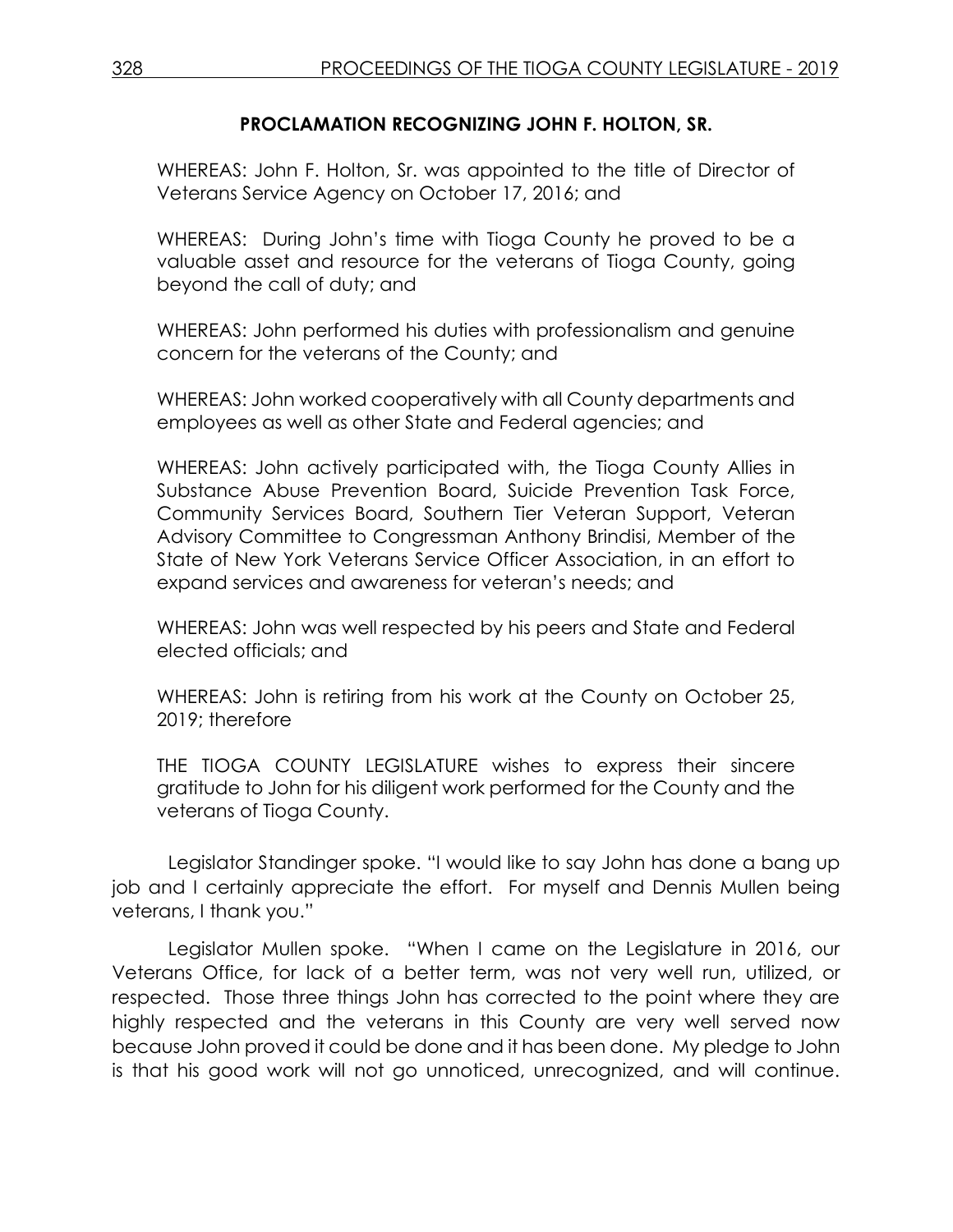Thank you very much for what you have done for the veterans of Tioga County and New York State as a whole."

Legislator Weston spoke. "I would like to say ibid to all that has been said. Thank you very much."

Mr. Holton spoke. "Three years, it went by real quickly. Thank you for seeing the potential in the office, in my abilities, and I am grateful and humbled to have served the veterans of this County. By the way, I will continue to serve in the background. None of my abilities would have been able to come to the fore if it had not been for the support of many of you on the Legislative staff. But, first and foremost, the rock in my life and best friend, Peg, has been there through the good times and the difficult times. I am grateful to you, dear, for all you have done. Thank you. I am humbled to have been able to serve. Be well. I will see you around. Thank you."

Chair Sauerbrey noted the following proclamation on Breast Cancer Awareness Month in Tioga County.

# **COUNTY OF TIOGA EXECUTIVE PROCLAMATION**

WHEREAS: October is designated as *National Breast Cancer Awareness Month;*  and

WHEREAS: Cancer is the second leading cause of death in the United States with breast cancer being the most common form of cancer, besides skin cancer, among women; and

WHEREAS: About 245,000 cases of breast cancer are diagnosed in women, and 2,200 in men, annually in the United States; and

WHEREAS: About 41,000 women, and 460 men, die from breast cancer each year in the United States; and

WHEREAS: The rate of Tioga County women diagnosed with breast cancer is 126.6 per 100,000, compared to the New York State rate of 131.3 per 100,000; and

WHEREAS: Tioga County Public Health advocates awareness, coupled with education and outreach, which can be utilized to decrease the number of women and men diagnosed with breast cancer, and increase the rate of breast cancer screenings in Tioga County, therefore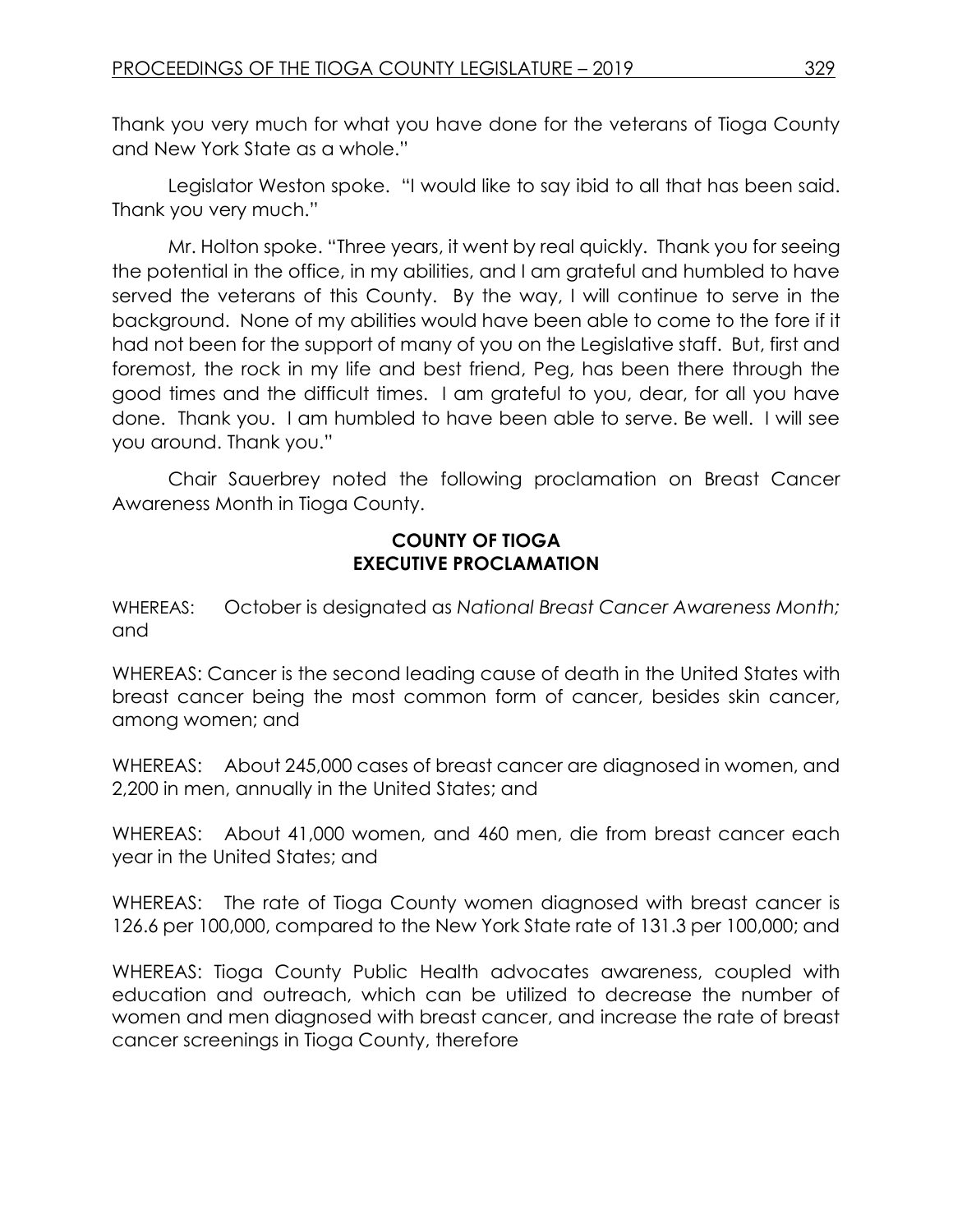The TIOGA COUNTY LEGISLATURE does hereby proclaim and designate the month of October 2019 as:

### **BREAST CANCER AWARENESS MONTH IN TIOGA COUNTY**

and urges all Tioga County residents, particularly women, to consult with their primary care provider regarding preventative measures such as clinical breast examinations, regular mammograms, and monthly breast self-examinations.

There was no privilege of the floor.

Legislator Weston made a motion to approve the minutes of September 10, 2019 and September 19, 2019, seconded by Legislator Mullen and carried.

Chair Sauerbrey stated there are no petitions, communications, notices, appointments or re-appointments.

Chair Sauerbrey stated all Legislative Committees met this month and the minutes are or will be on file with the Clerk of the Legislature.

Legislator Monell moved for the adoption of the following resolution, seconded by Legislator Hollenbeck.

| REFERRED TO:          | <b>FINANCE/LEGAL COMMITTEE</b>           |
|-----------------------|------------------------------------------|
| RESOLUTION NO. 258-19 | <b>SET PUBLIC HEARING</b><br>2020 BUDGET |

RESOLVED: That the public hearing on the tentative Tioga County Budget for 2020 be held at 9:30 A.M., Tuesday, November 12, 2019, in the Edward D. Hubbard Auditorium of the Ronald E. Dougherty County Office Building, 56 Main Street, Owego, New York 13827.

ROLL CALL VOTE Yes – Legislators Sullivan, Weston, Balliet, Hollenbeck, Monell, Mullen, Sauerbrey, Roberts, and Standinger.

No – None.

Absent – None.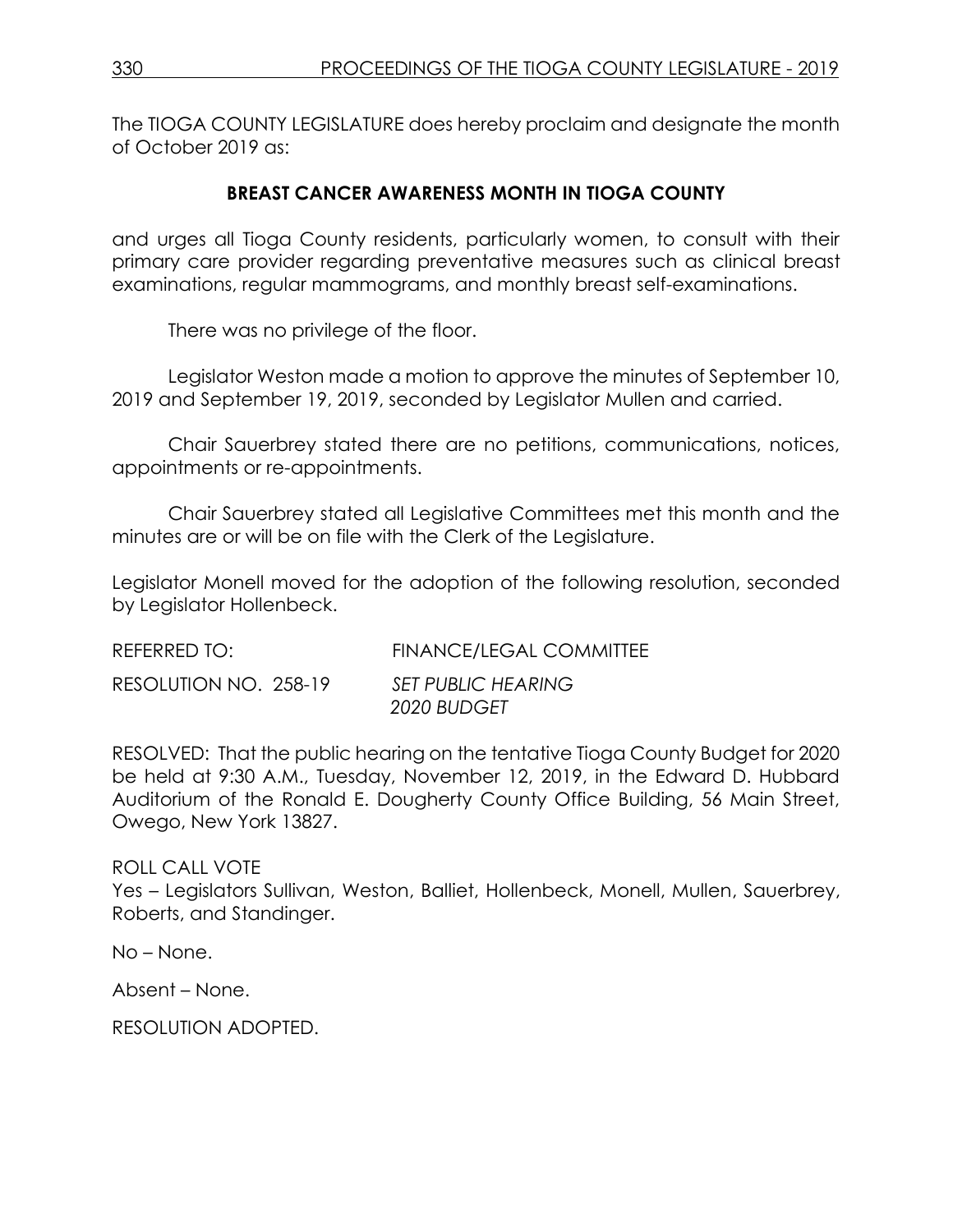Legislator Mullen moved for the adoption of the following resolution, seconded by Legislator Monell.

| REFERRED TO:          | <b>LEGISLATIVE WORKSESSION</b>           |
|-----------------------|------------------------------------------|
| RESOLUTION NO. 259-19 | APPOINT MEMBER<br><b>BOARD OF ETHICS</b> |

WHEREAS: There is a vacancy on the Board of Ethics due to the resignation of Daniel Gelatt; and

WHEREAS: Gwendolyn Isham, Village of Candor resident, has agreed to serve on the Board of Ethics; therefore be it

RESOLVED: That Gwendolyn Isham be hereby appointed to the Board of Ethics for a retroactive term beginning September 10, 2019 to March 31, 2020.

ROLL CALL VOTE Yes – Legislators Sullivan, Weston, Balliet, Hollenbeck, Monell, Mullen, Sauerbrey, Roberts, and Standinger.

No – None.

Absent – None.

RESOLUTION ADOPTED.

Legislator Weston moved for the adoption of the following resolution, seconded by Legislator Hollenbeck.

REFERRED TO: ED&P COMMITTEE

RESOLUTION NO. 260-19 *APPOINT MEMBER TO THE TIOGA COUNTY LOCAL DEVELOPMENT CORPORATION*

WHEREAS: Sonny DeWitt has resigned from the Local Development Corporation Board effective immediately; and

WHEREAS: Christina Di Stefano has expressed her desire to serve on the Local Development Corporation Board for the remainder of Sonny DeWitt's term.

WHEREAS: The Tioga County Local Development Corporation Board of Directors has found Christina Di Stefano willing and able to fill said vacancy; therefore be it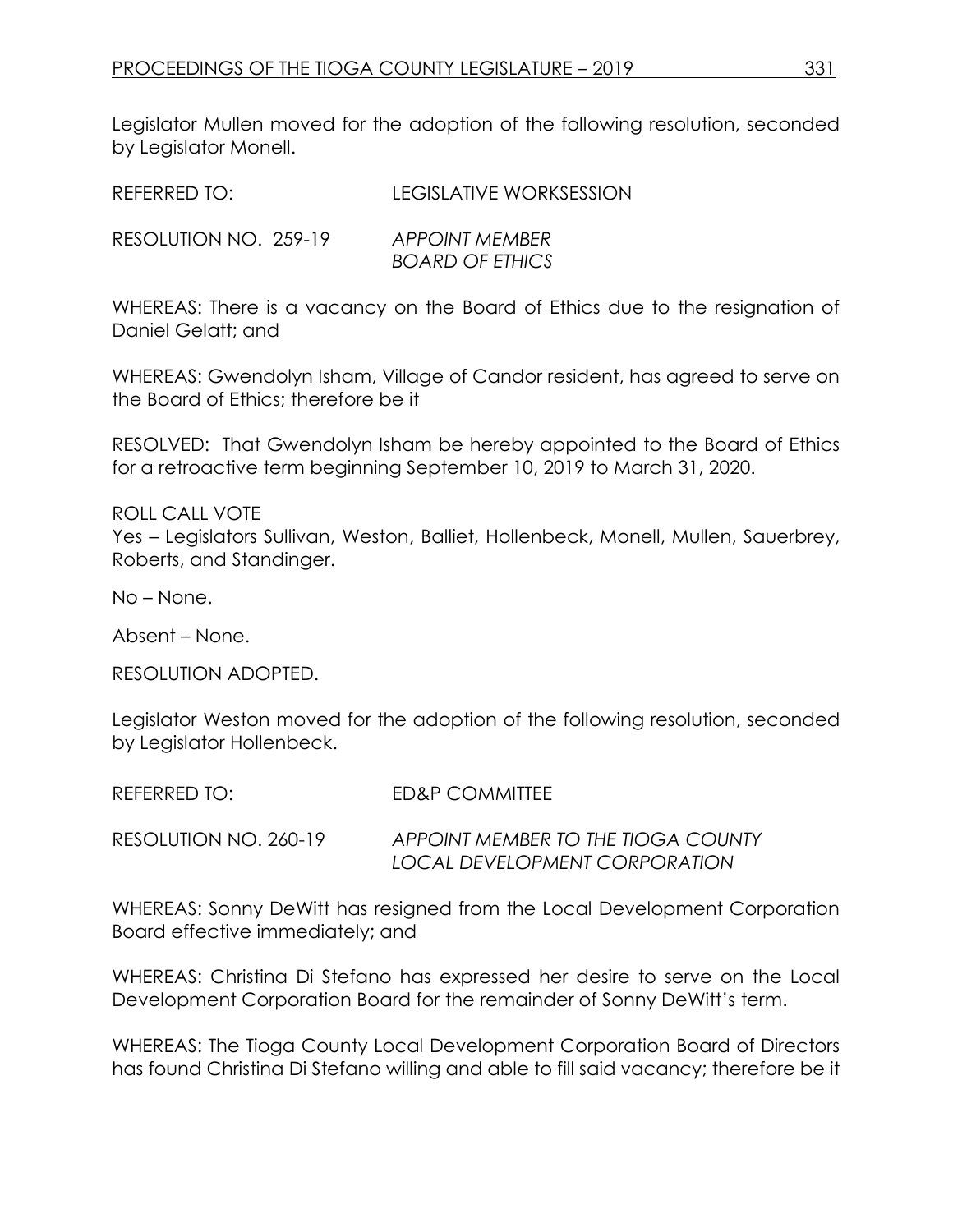RESOLVED: That the Tioga County Legislature hereby appoints Christina Di Stefano to fill said vacancy and serve the remainder of Sonny DeWitt's term 10/15/19 - 03/31/21.

ROLL CALL VOTE

Yes – Legislators Sullivan, Weston, Balliet, Hollenbeck, Monell, Mullen, Sauerbrey, Roberts, and Standinger.

No – None.

Absent – None.

RESOLUTION ADOPTED.

Legislator Weston moved for the adoption of the following resolution, seconded by Legislator Monell.

REFERRED TO: ED&P COMMITTEE

RESOLUTION NO. 261-19 *APPOINT REAP BOARD MEMBER*

WHEREAS: The By-Laws of the REAP Board require that the Legislature nominate one person to act as its member in the REAP Board of Directors; and

WHEREAS: Brittany Woodburn's term expired on April 14, 2019; and

WHEREAS: Abbey Hendrickson, Community Development Specialist, is willing to serve on the REAP Board of Directors; therefore be it

RESOLVED: That Abbey Hendrickson, Community Development Specialist, be hereby appointed to the REAP Board for a two year term from October 15, 2019 through October 14, 2021.

ROLL CALL VOTE

Yes – Legislators Sullivan, Weston, Balliet, Hollenbeck, Monell, Mullen, Sauerbrey, Roberts, and Standinger.

No – None.

Absent – None.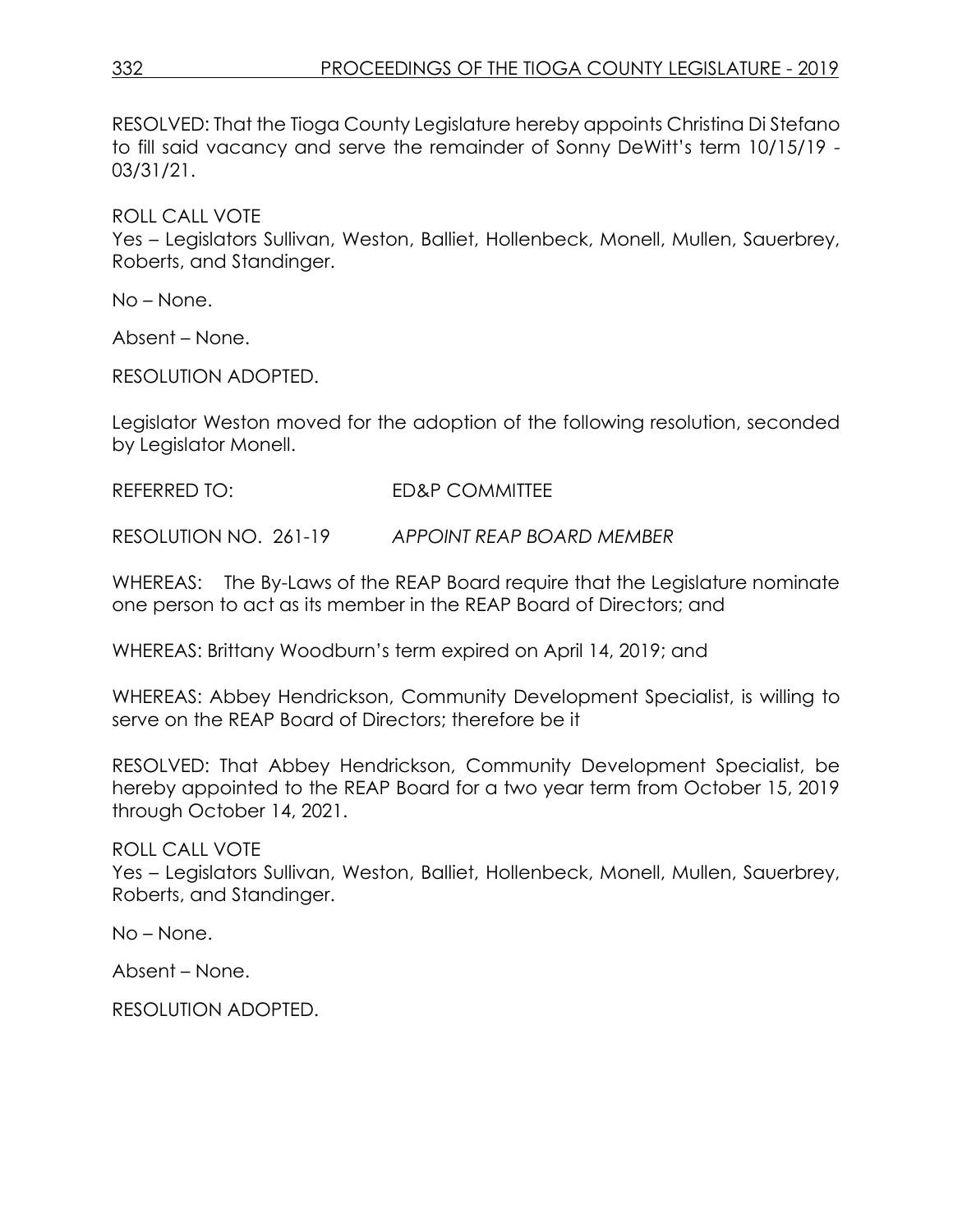Legislator Standinger moved for the adoption of the following resolution, seconded by Legislator Sullivan.

| REFERRED TO:          | <b>HEALTH &amp; HUMAN SERVICES COMMITTEE</b>                  |
|-----------------------|---------------------------------------------------------------|
| RESOLUTION NO. 262-19 | APPOINT AND EXTEND YOUTH BOARD<br>MEMBER TERM<br>YOUTH BUREAU |

WHEREAS: The Tioga County Youth Board is organized as an advisory body to the Tioga County Youth Bureau; and

WHEREAS: The purpose of the Youth Board is to carry out the provision of Section 95 of the General Municipal Law of the State of New York and Resolution No. 140 of 1981 of the Tioga County Legislature; and

WHEREAS: The Tioga County Youth Board Bylaws provides for representatives to the Youth Board be appointed by the County Legislature; and

WHEREAS: The County Legislature previously appointed members to the Youth Board under Resolution No. 221-14 and vacancies exist; and

WHEREAS: The County Legislature previously appointed members to the Youth Board under Resolution No. 58-12 and terms have expired; now therefore be it

RESOLVED: That the following listed representative be appointed as a member of the Tioga County Youth Board with the corresponding term of office consistent with the requirement of staggered rotation; and that the following listed representative's term be extended as follows:

Kathleen Clark (Extending Term) 1/1/2020 – 12/31/2023

ROLL CALL VOTE

Yes – Legislators Sullivan, Weston, Balliet, Hollenbeck, Monell, Mullen, Sauerbrey, Roberts, and Standinger.

No – None.

Absent – None.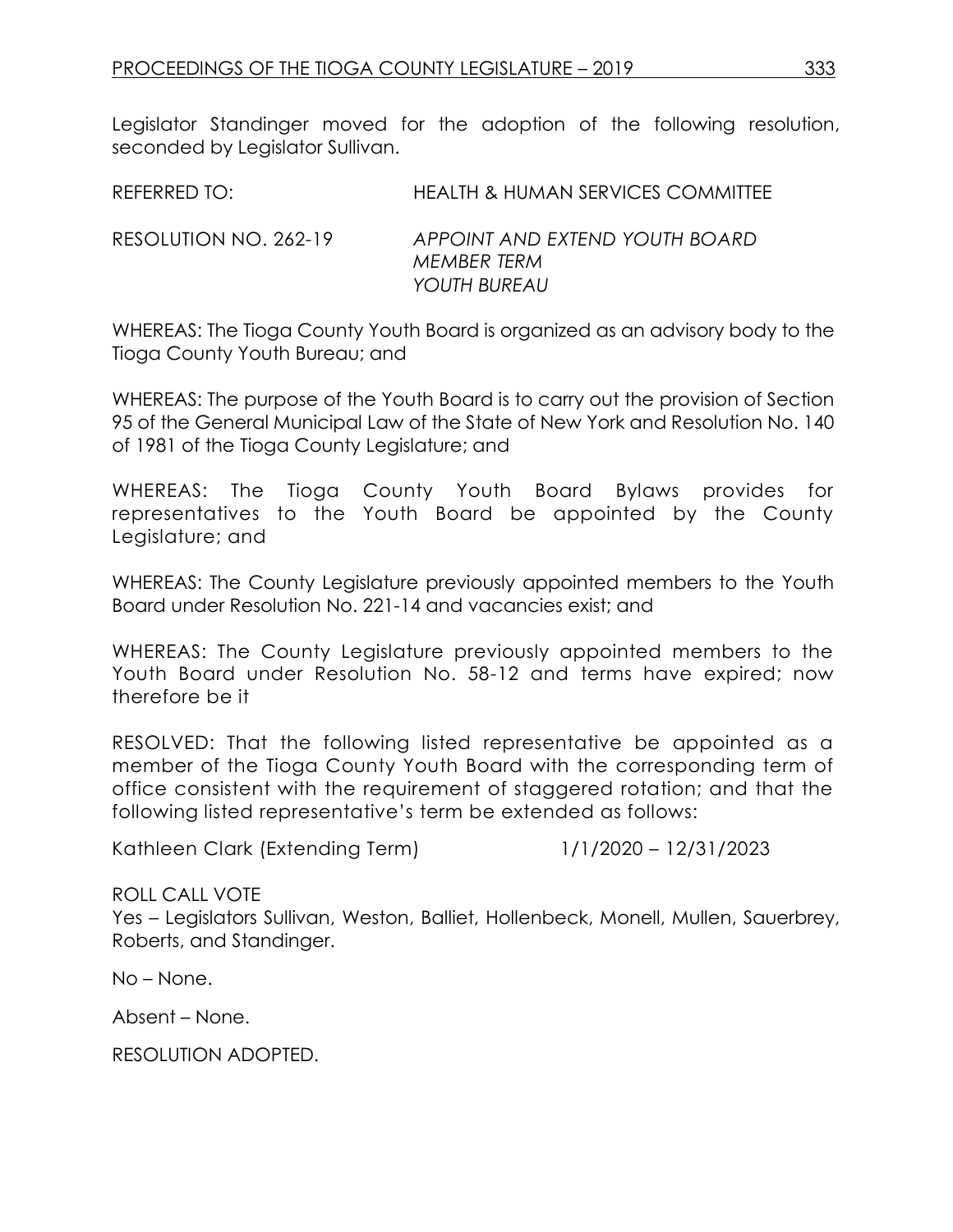Legislator Standinger moved for the adoption of the following resolution, seconded by Legislator Sullivan.

| REFERRED TO:          | <b>HEALTH &amp; HUMAN SERVICES COMMITTEE</b>                                    |
|-----------------------|---------------------------------------------------------------------------------|
| RESOLUTION NO. 263-19 | AMEND RESOLUTION 177-19<br>APPROVE FUNDING<br>2019 YOUTH BUREAU PROGRAM FUNDING |

WHEREAS: The Tioga County Legislature approved Youth Bureau program funding with Resolution 177-19 which is 100% reimbursable from the New York State Office of Children and Family Services; and

WHEREAS: The Tioga County Youth Board has reviewed 2019 applications for funding which are consistent with guidelines previously presented to the Legislative Committee; and

WHEREAS: Resolution 177-19 needs to be amended to reflect changes in program allocations and overall total allocations of \$215.00; and

WHEREAS: Resolution 177-19 needs to be amended to reflect an increase in allocation of \$1000 each to Kali's Klub House and CASA-Trinity; and

WHEREAS: Resolution 177-19 needs to be amended to reflect the removal of allocation to the Tioga County Boys and Girls Club; now therefore be it

RESOLVED: That the following programs recommended by the Tioga County Youth Board for program year 2019 be amended and approved by the Tioga County Legislature in the amounts indicated:

| Cornell Cooperative Extension 4H Summer Youth Enrichment | \$4,000  |
|----------------------------------------------------------|----------|
| Big Brothers Big Sisters Mentoring                       | \$3,000  |
| Village of Newark Valley Summer Rec                      | \$2,250  |
| Cornell Cooperative Extension Family Resource Center     | \$5,000  |
| Spencer Van-Etten Schools PAVE                           | \$5,175  |
| Tioga Central Schools Summer Rec                         | \$8,000  |
| Village of Waverly Summer Rec                            | \$5,000  |
| Casa Trinity Teen Space                                  | \$3,880  |
| <b>Catholic Charities YES</b>                            | \$4,500  |
| Kali's Klub House 7 Keys to Success                      | \$5,000  |
| Total Allocations                                        | \$45,805 |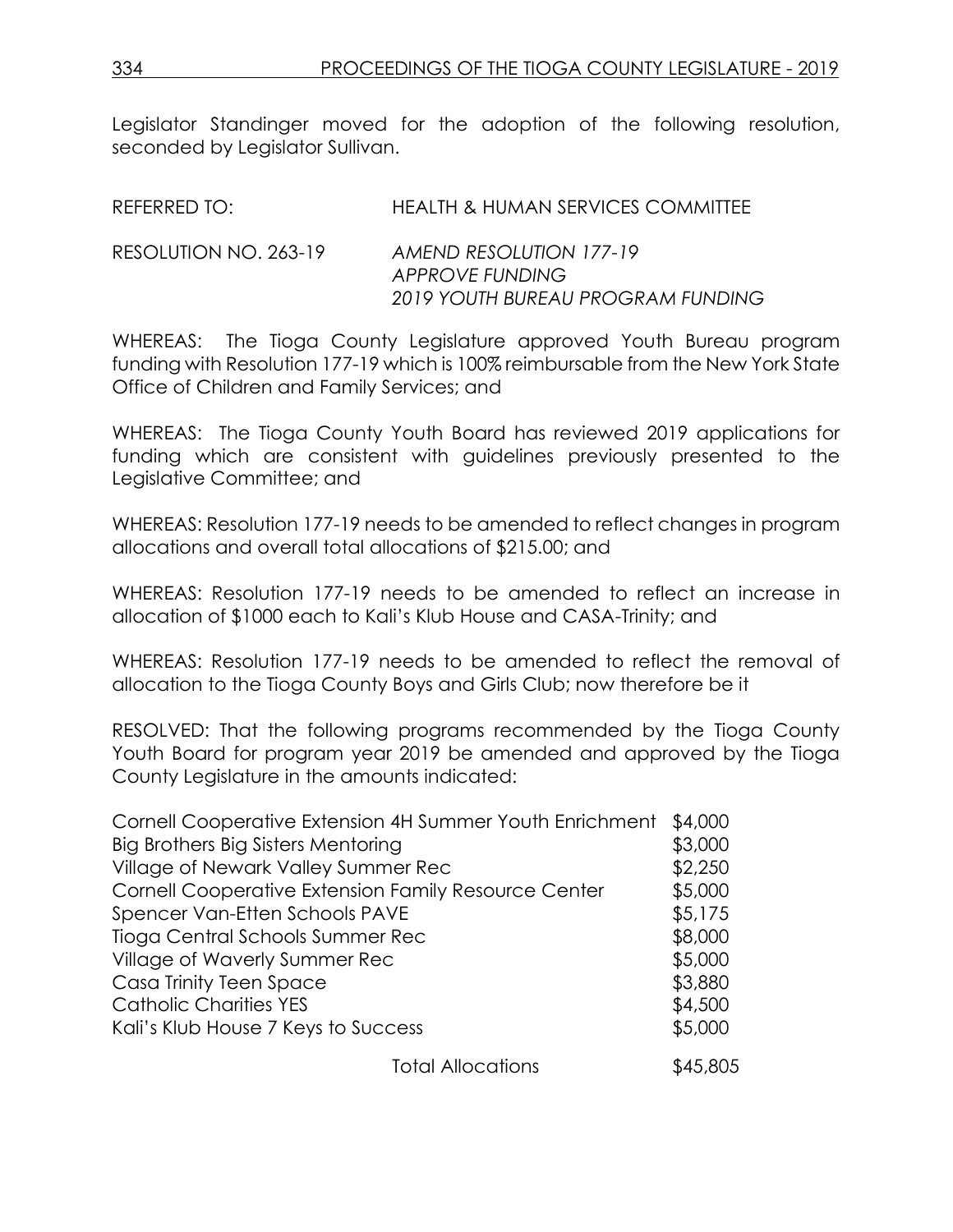ROLL CALL VOTE

Yes – Legislators Sullivan, Weston, Balliet, Hollenbeck, Monell, Mullen, Sauerbrey, Roberts, and Standinger.

No – None.

Absent – None.

RESOLUTION ADOPTED.

Legislator Standinger moved for the adoption of the following resolution, seconded by Legislator Sullivan.

| REFERRED TO:          | <b>HEALTH &amp; HUMAN SERVICES COMMITTEE</b>        |
|-----------------------|-----------------------------------------------------|
| RESOLUTION NO. 264-19 | AMEND DENTAL SERVICES FEE SCHEDULE<br>PUBLIC HEALTH |

WHEREAS: Tioga County Public Health provides dental services; and

WHEREAS: The fee schedule for dental services needs updating; and

WHEREAS: Typical industry standards are fees based upon percentage of the NYS established Medicaid Dental Fees; and

WHEREAS: To maximize revenue and simplify the dental fee schedule update process, Public Health has determined that establishing the fee schedule as the Medicaid Dental Fee plus 20% is appropriate; and

WHEREAS: Establishment or modification of fee schedules requires Legislative approval; therefore be it

RESOLVED: That Tioga County Dental Services fee schedule be set at 120% of the NYS established Medicaid Dental Fee rate effective November 1, 2019 and adjusted accordingly in the future.

### ROLL CALL VOTE

Yes – Legislators Sullivan, Weston, Balliet, Hollenbeck, Monell, Mullen, Sauerbrey, Roberts, and Standinger.

No – None.

Absent – None.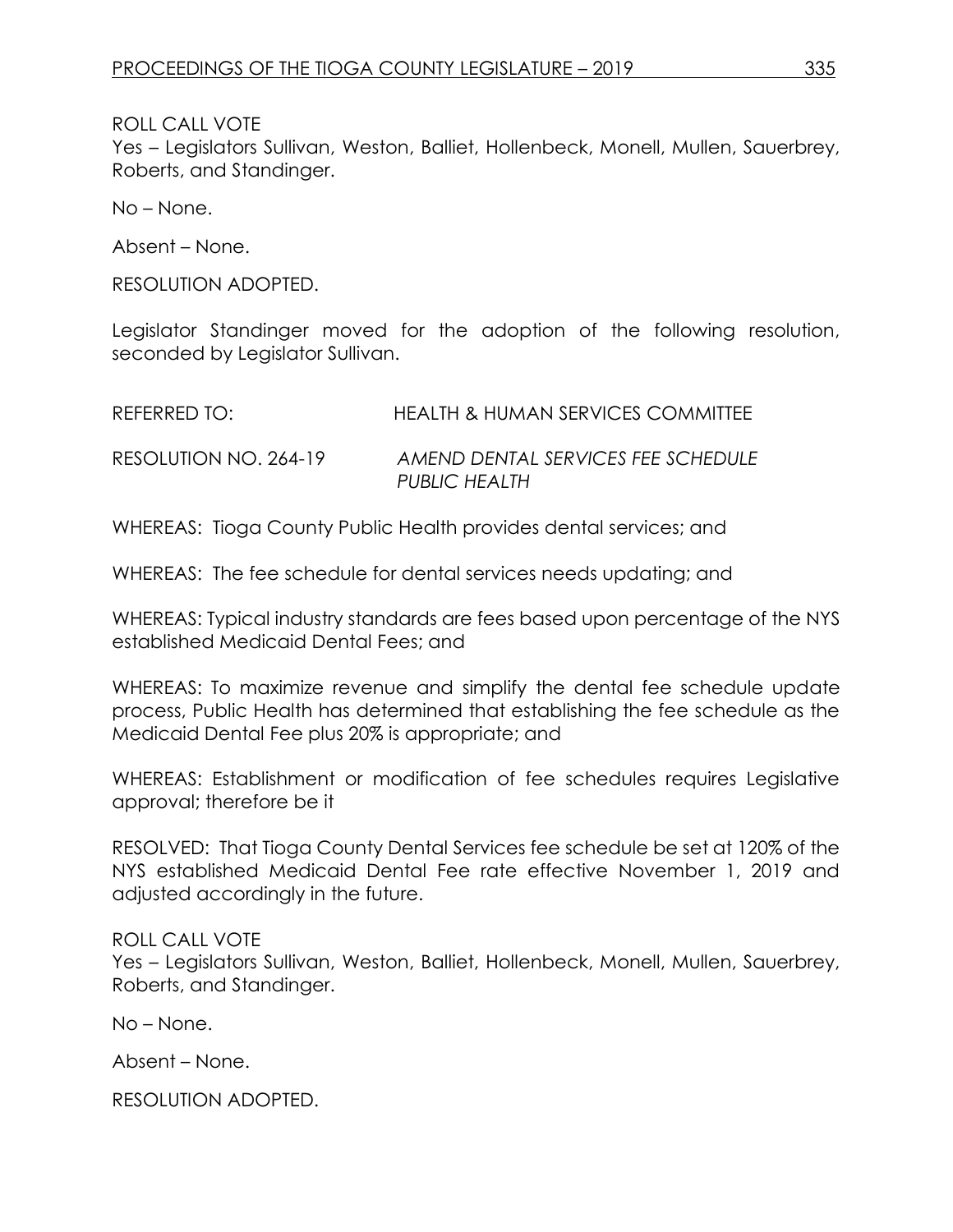Legislator Mullen moved for the adoption of the following resolution, seconded by Legislator Hollenbeck.

| REFERRED TO:          | <b>PUBLIC SAFETY COMMITTEE</b><br>FINANCE COMMITTEE |
|-----------------------|-----------------------------------------------------|
| RESOLUTION NO. 265-19 | APPROVE 2019-2020 STOP DWI PLAN<br>STOP DWI         |

WHEREAS: The New York State Governor's Traffic Safety Committee (GTSC) requires counties to submit an annual STOP DWI Plan by October 1st for the use of monies collected under the STOP DWI Program; and

WHEREAS: The STOP DWI Coordinator has submitted a 2019-2020 STOP DWI Plan to the Tioga County Legislature for approval; therefore be it

RESOLVED: That the Tioga County Legislature hereby approves the 2019-2020 STOP DWI Plan including the following budgeted appropriations:

| Enforcement                | \$32,000 |
|----------------------------|----------|
| <b>Prosecution Related</b> | \$13,000 |
| Probation                  | \$18,427 |
| Rehabilitation             | \$13,000 |
| PI&E                       | \$14,000 |
| Administration             | \$5,450  |
|                            | \$95,877 |

ROLL CALL VOTE

Yes – Legislators Sullivan, Weston, Balliet, Hollenbeck, Monell, Mullen, Sauerbrey, Roberts, and Standinger.

No – None.

Absent – None.

RESOLUTION ADOPTED.

Legislator Mullen moved for the adoption of the following resolution, seconded by Legislator Monell.

| REFERRED TO:          | <b>PUBLIC SAFETY COMMITTEE</b><br>PERSONNEL COMMITTEE                      |
|-----------------------|----------------------------------------------------------------------------|
| RESOLUTION NO. 266-19 | AUTHORIZE 2020 CONTRACTS WITH SADD SCHOOL<br><b>ASSOCIATES</b><br>STOP DWI |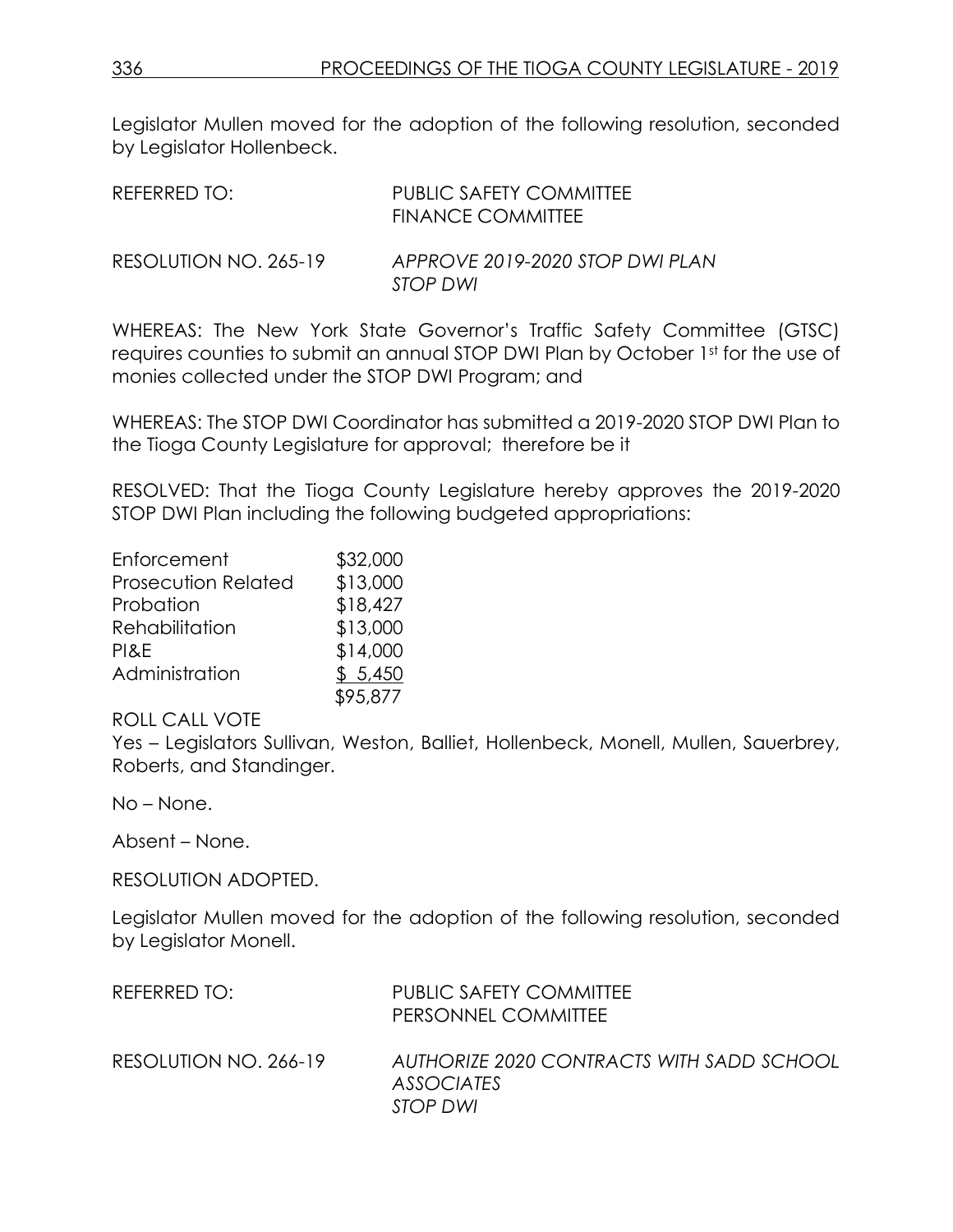WHEREAS: It is the desire of the STOP DWI Program to arrange five contracts with SADD School Associates which are defined as Independent contractors not entitled to County Employee benefits; and

WHEREAS: It is the desire to contract with the following five SADD School Associates for the calendar year 2020; Aria French to serve the Candor School District; Matthew Cicchetti to serve the Newark Valley School District; Joan Beck to serve the Owego Apalachin School District; Britney Elsey to serve the Spencer Van Etten School District; and Janice Barto to serve the Tioga Central School District; and

WHEREAS: Each SADD School Associate will be compensated \$100 each month for the ten months of the school year, but will not exceed \$1,000 for the year; and

WHEREAS: The Tioga County Attorney has approved the agreement that defines the rights and responsibilities of all the parties involved and outlines the compensation to be paid to the STOP DWI School Associates; therefore be it

RESOLVED: That these contracts for SADD School Associates be authorized for the 2020 calendar year.

### ROLL CALL VOTE

Yes – Legislators Sullivan, Weston, Balliet, Hollenbeck, Monell, Mullen, Sauerbrey, Roberts, and Standinger.

No – None.

Absent – None.

RESOLUTION ADOPTED.

Legislator Roberts moved for the adoption of the following resolution, seconded by Legislator Standinger.

| REFERRED TO:          | <b>PUBLIC WORKS COMMITTEE</b>                                                                                                                                                                                                                   |
|-----------------------|-------------------------------------------------------------------------------------------------------------------------------------------------------------------------------------------------------------------------------------------------|
| RESOLUTION NO. 267-19 | AUTHORIZING THE IMPLEMENTATION AND<br>FUNDING IN THE FIRST INSTANCE 100% OF THE<br>FEDERAL AID AND STATE "MARCHISELLI"<br><b>PROGRAM-AID ELIGIBLE COSTS OF A</b><br><b>TRANSPORTATION FEDERAL-AID PROJECT AND</b><br><b>APPROPRIATING FUNDS</b> |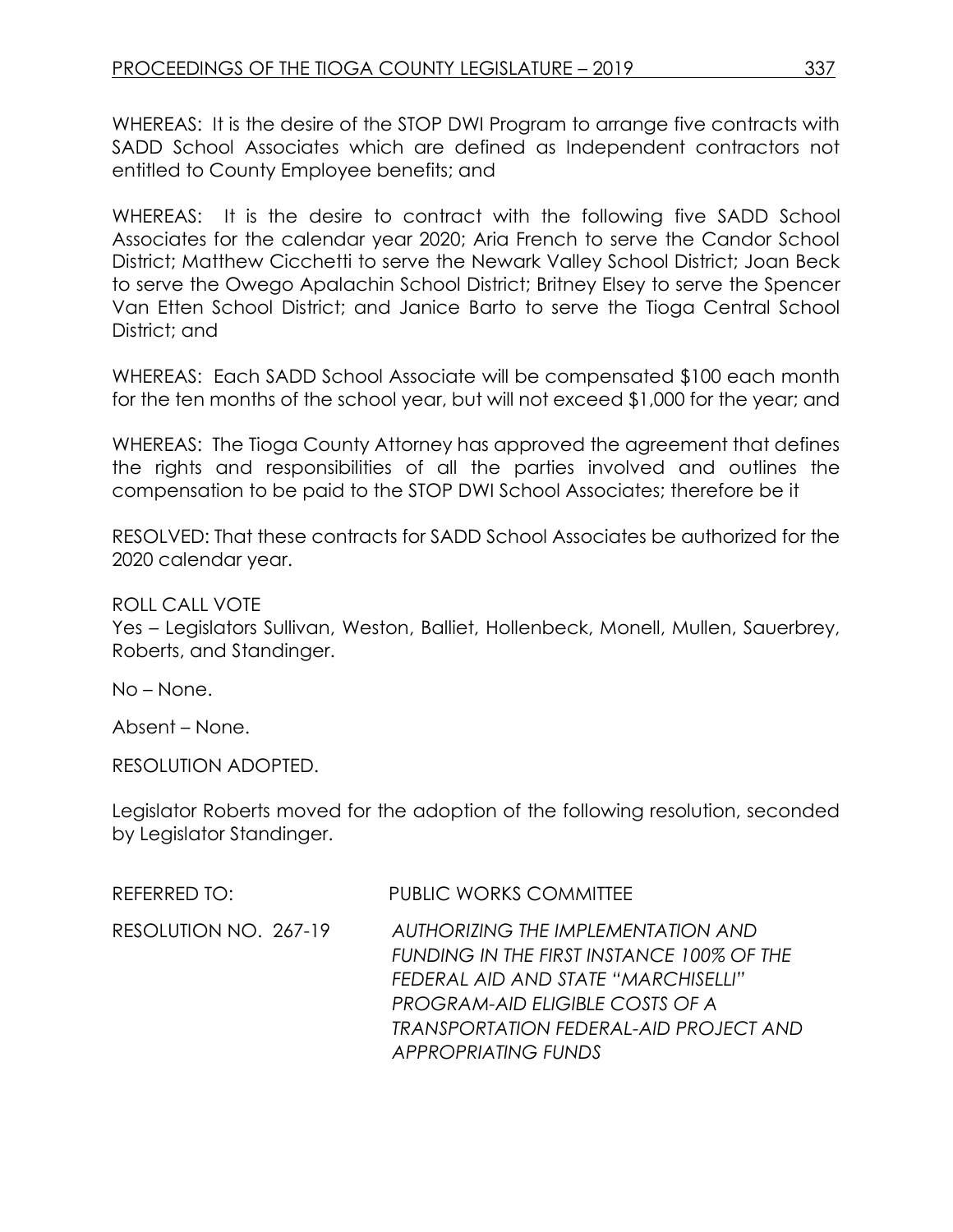WHEREAS: A project for the Tioga County Bridge Preventative Maintenance Program (2019), PIN 9754.29 (the Project) is eligible for funding under Title 23 U.S. Code, as amended, that calls for the apportionment of the costs of such program to be borne at the ratio of 80% Federal Funds and 20% non-Federal Funds; and

WHEREAS: The County of Tioga desires to advance the Project by making a commitment of 100% of the Federal and non-Federal share of the costs of the Preliminary Engineering/Design and Construction and Construction Supervision and Inspection work.

NOW, THEREFORE, the Tioga County Legislature, duly convened does hereby

RESOLVE: That the Tioga County Legislature hereby approves the above-subject project; and it is hereby further

RESOLVED: That the Tioga County Legislature hereby authorizes the County of Tioga to pay in the first instance 100% of the Federal and non-Federal share of the cost of the Construction and Construction Supervision and Inspection work for the Project or portions thereof; and it is further

RESOLVED: That the sum of \$252,600 is hereby appropriated from account D5110.540050 and made available to cover the costs of participation in the above phase of the Project; and it is further

RESOLVED: That in the event the full Federal and non-Federal share costs of the project exceeds the amount appropriated above, the Tioga County Legislature shall convene as soon as possible to appropriate said excess amount immediately upon notification by the New York State Department of Transportation thereof, and it is further

RESOLVED: That the Chair of the Tioga County Legislature be and is hereby authorized to execute all necessary Agreements, certifications or reimbursement requests for Federal Aid and/or Marchiselli Aid on behalf of the County of Tioga with the New York State Department of Transportation in connection with the advancement or approval of the Project and providing for the administration of the Project and the municipality's first instance funding of project costs and permanent funding of the local share of federal-aid and state-aid eligible Project costs and all Project costs within appropriations therefore that are not so eligible, and it is further

RESOLVED: That a certified copy of this resolution be filed with the New York State Commissioner of Transportation by attaching it to any necessary Agreement in connection with the Project, and it is further

RESOLVED: This Resolution shall take effect immediately.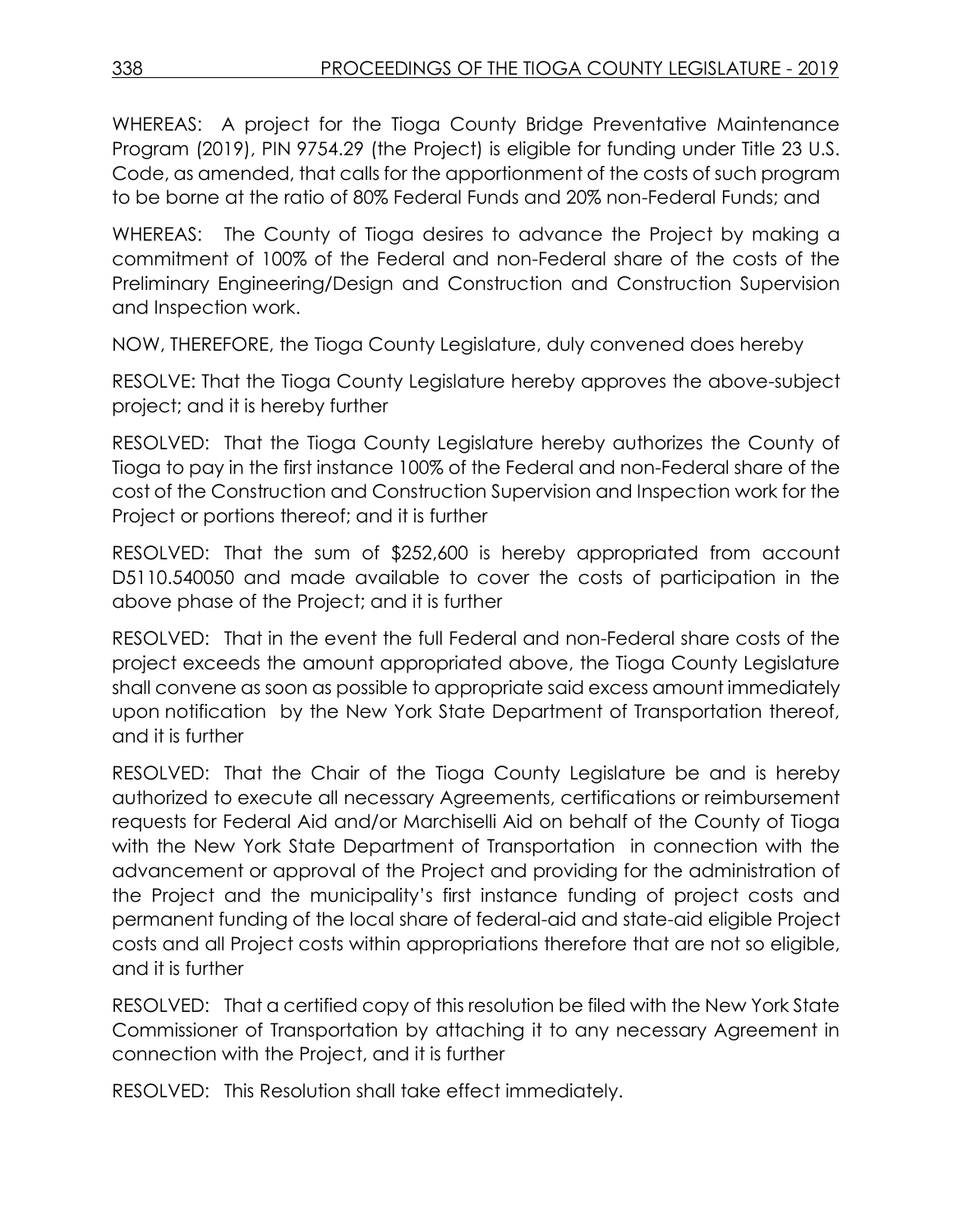ROLL CALL VOTE

Yes – Legislators Sullivan, Weston, Balliet, Hollenbeck, Monell, Mullen, Sauerbrey, Roberts, and Standinger.

No – None.

Absent – None.

RESOLUTION ADOPTED.

Legislator Hollenbeck moved for the adoption of the following resolution, seconded by Legislator Monell.

| REFERRED TO:          | PERSONNEL COMMITTEE                                                                                   |
|-----------------------|-------------------------------------------------------------------------------------------------------|
| RESOLUTION NO. 268-19 | AUTHORIZE CONTRACT WITH EXCELLUS BLUE<br>CROSS/BLUE SHIELD TO ADMINISTER HEALTH<br>INSURANCE BENEFITS |

WHEREAS: Tioga County uses the service of Excellus Blue Cross Blue Shield of Central New York to administer health insurance benefits for Tioga County including a Medicare Blue PPO plan; and

WHEREAS: Excellus Blue Cross Blue Shield of Central New York has submitted a new contract to administer fully insured benefits for Tioga County employees for the period of January 1, 2020 through December 31, 2020; and

WHEREAS: These are contractual benefits for Tioga County union employees; therefore be it

RESOLVED: That the Tioga County Legislature authorizes the Chair of the Legislature to enter into a contract with Excellus Blue Cross Blue Shield of Central New York, subject to review by the County Attorney, to administer health insurance benefits for Tioga County for the period January 1, 2020 through December 31, 2020.

## ROLL CALL VOTE

Yes – Legislators Sullivan, Weston, Balliet, Hollenbeck, Monell, Mullen, Sauerbrey, Roberts, and Standinger.

No – None.

Absent – None.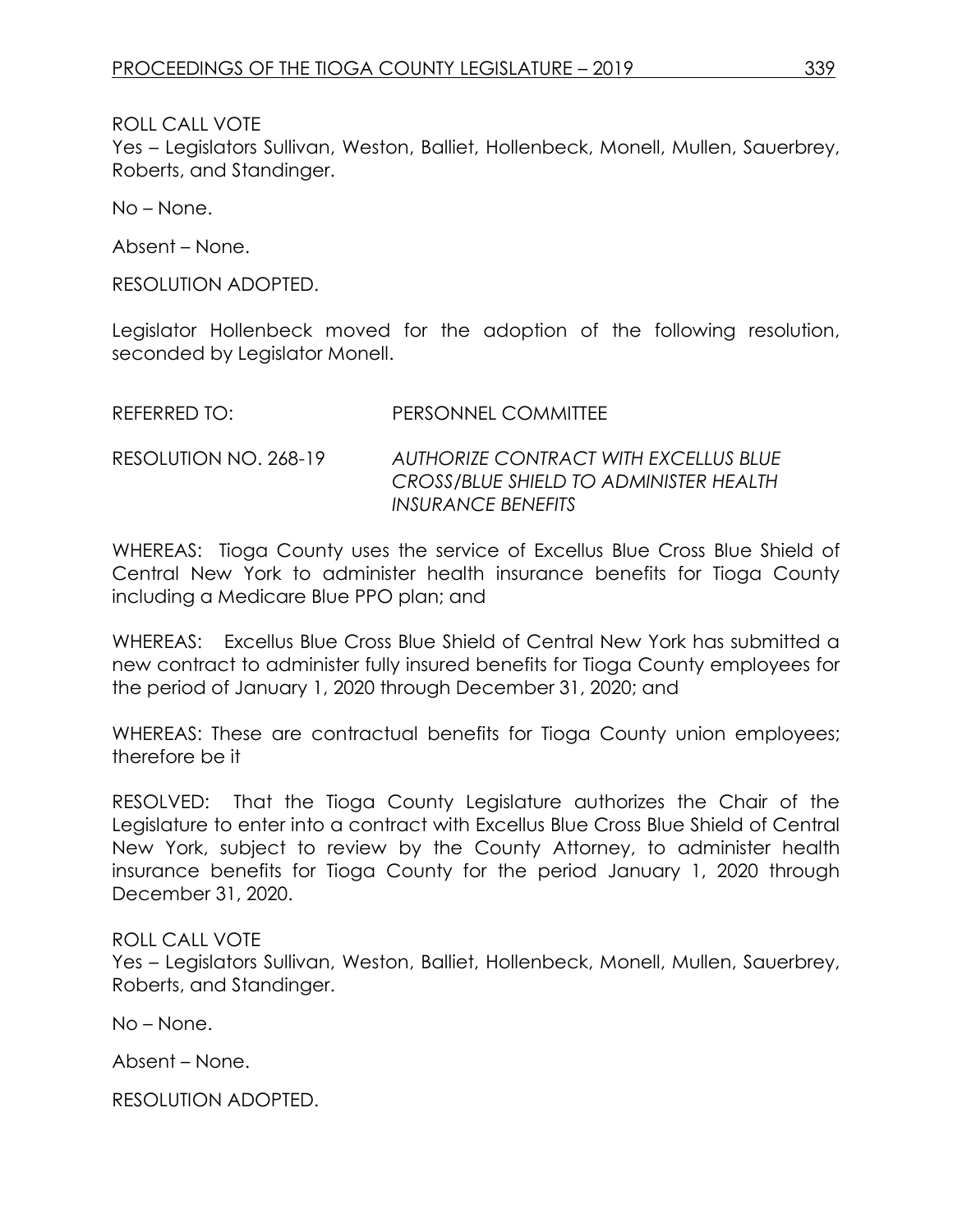Legislator Hollenbeck moved for the adoption of the following resolution, seconded by Legislator Monell.

| REFERRED TO:          | PERSONNEL COMMITTEE                                                                                               |
|-----------------------|-------------------------------------------------------------------------------------------------------------------|
| RESOLUTION NO. 269-19 | AUTHORIZE CONTRACT WITH THE HARTFORD TO<br>ADMINISTER MEDICARE ELIGIBLE RETIREE HEALTH<br><i><b>INSURANCE</b></i> |

WHEREAS: Effective January 1, 2014 Tioga County implemented The Hartford Medicare Supplemental Plan F coupled with a Medicare Part D drug plan for Medicare eligible retirees and retirees' spouses; and

WHEREAS: This Medicare plan continues to provide optimal coverage to Medicare eligible retirees at a lower cost to Tioga County than previous coverage offered; and

WHEREAS: The Hartford has submitted a new contract to administer the Medicare Supplemental Plan F and Medicare Part D drug plan for the period of January 1, 2020 through December 31, 2020; therefore be it

RESOLVED: That the Tioga County Legislature authorizes the Chair of the Legislature to enter into a contract with The Hartford, subject to review by the County Attorney, to administer these insurance benefits for Tioga County for the period January 1, 2020 through December 31, 2020

## ROLL CALL VOTE

Yes – Legislators Sullivan, Weston, Balliet, Hollenbeck, Monell, Mullen, Sauerbrey, Roberts, and Standinger.

No – None.

Absent – None.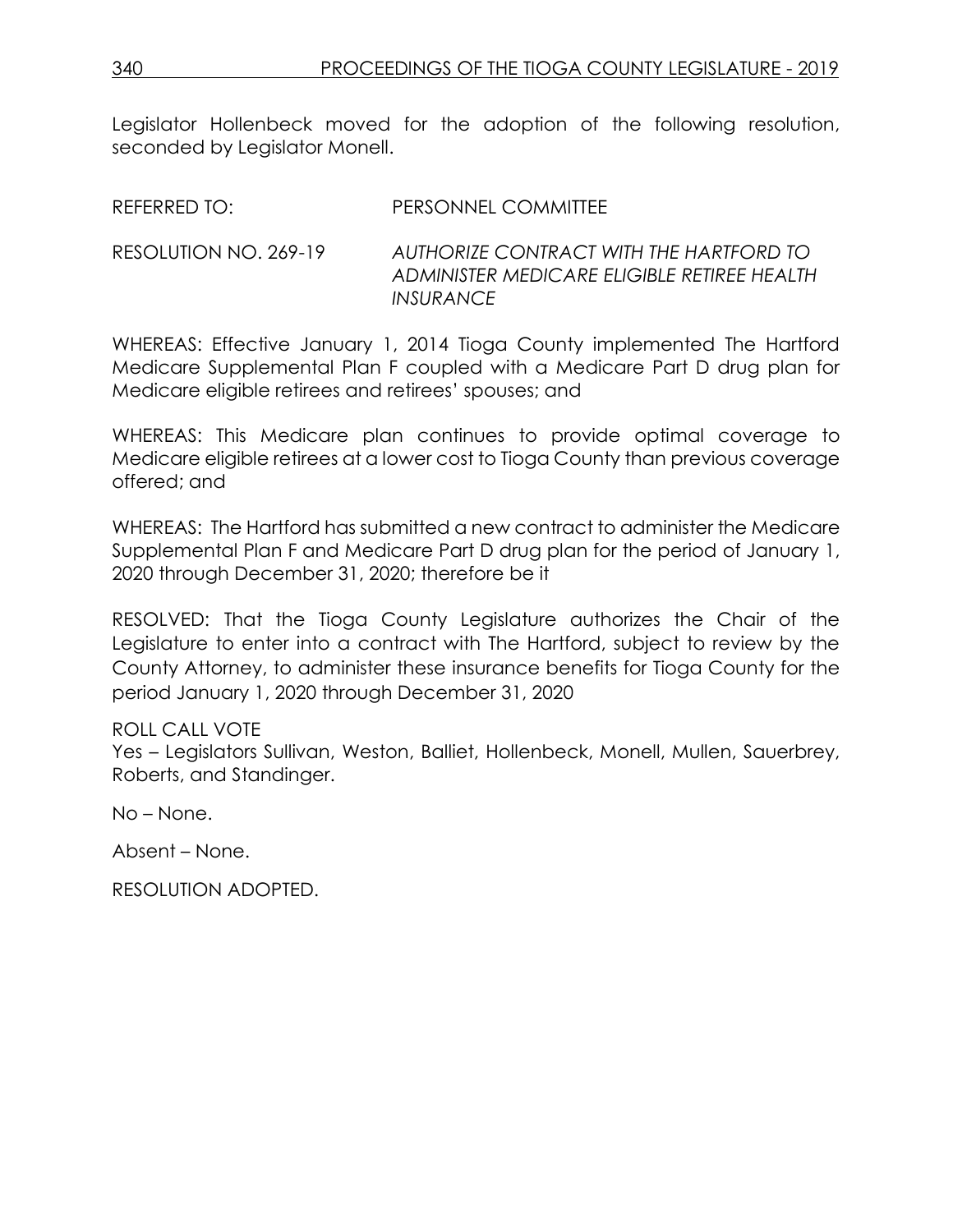Legislator Hollenbeck moved for the adoption of the following resolution, seconded by Legislator Monell.

RESOLUTION NO. 270-19 *AUTHORIZE CONTRACT WITH LIFETIME BENEFIT SOLUTIONS, INC. TO ADMINISTER FLEXIBLE SPENDING AND HEALTH REIMBURSEMENT ACCOUNT PROGRAMS*

WHEREAS: Tioga County currently uses the services of Lifetime Benefit Solutions, Inc. to administer Tioga County's flexible-spending and health reimbursement account programs; and

WHEREAS: Lifetime Benefit Solutions, Inc. has submitted a new contract to continue administering said programs and conduct all required compliance testing services; and

WHEREAS: The Flexible-Spending program is a negotiated benefit for all Tioga County unionized employees; and

WHEREAS: The Health Reimbursement Account is a negotiated benefit for CSEA union employees; and

WHEREAS: Both the employees and the County can save tax dollars on money channeled through the flexible spending program; therefore be it

RESOLVED: That the Tioga County Legislature authorizes the Chair of the Legislature to enter into a contract with Lifetime Benefit Solutions, Inc., subject to review by the County Attorney, for the services stated above for the period of January 1, 2020 through December 31, 2020; and be it further

RESOLVED: That Tioga County will continue with the flexible spending card for the period of January 1, 2020 through December 31, 2020.

## ROLL CALL VOTE

Yes – Legislators Sullivan, Weston, Balliet, Hollenbeck, Monell, Mullen, Sauerbrey, Roberts, and Standinger.

No – None.

Absent – None.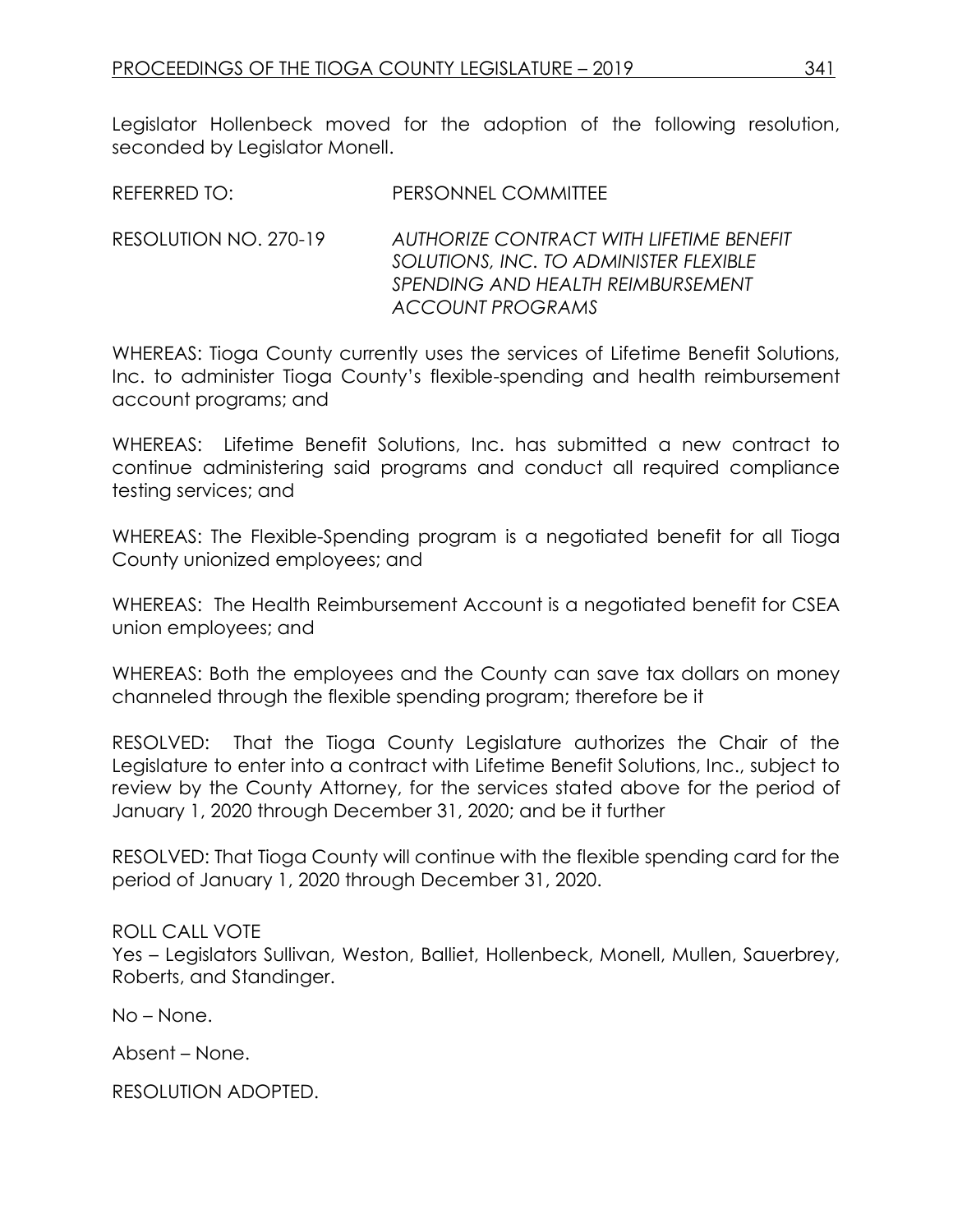Legislator Hollenbeck moved for the adoption of the following resolution, seconded by Legislator Monell.

| REFERRED TO:         | PERSONNEL COMMITTEE<br>LEGISLATIVE WORKSESSION             |
|----------------------|------------------------------------------------------------|
| RESOLUTION NO 271-19 | ESTABLISH RETIREE HEALTH INSURANCE<br><b>CONTRIBUTIONS</b> |

WHEREAS: Retirees who qualified to pay 0% of individual health insurance in accordance with Section IV.B.1.c. of the Employee Handbook Policy "Orientation/Exit Interviews/Recruitment/Retirement" (formerly Policy # 3) are currently not contributing toward their retiree coverage; and

WHEREAS: Due to continually rising health insurance costs, property tax cap, and other factors it is no longer feasible to offer these retirees free health insurance; therefore be it

RESOLVED: That any retiree as of the date of this resolution who qualified for free individual coverage in accordance with Section IV.B.1.c. shall contribute 3.25% of the monthly individual premium effective January 1, 2020.

ROLL CALL VOTE

Yes – Legislators Sullivan, Weston, Balliet, Hollenbeck, Monell, Mullen, Sauerbrey, Roberts, and Standinger.

No – None.

Absent – None.

RESOLUTION ADOPTED.

Legislator Weston moved for the adoption of the following resolution, seconded by Legislator Monell.

| REFERRED TO:          | ED & P COMMITTEE                                                                                                                                                                                                           |
|-----------------------|----------------------------------------------------------------------------------------------------------------------------------------------------------------------------------------------------------------------------|
| RESOLUTION NO. 272-19 | <b>RESOLUTION IN SUPPORT OF AN EXTENSION</b><br>TO THE 2007 PILOT AGREEMENTBETWEEN<br>CENTRAL NY OIL & GAS LLC N/K/A<br>STAGECOACH GAS SERVICES LLC AND THE<br><b>TIOGA COUNTY INDUSTRIAL DEVELOPMENT</b><br><b>AGENCY</b> |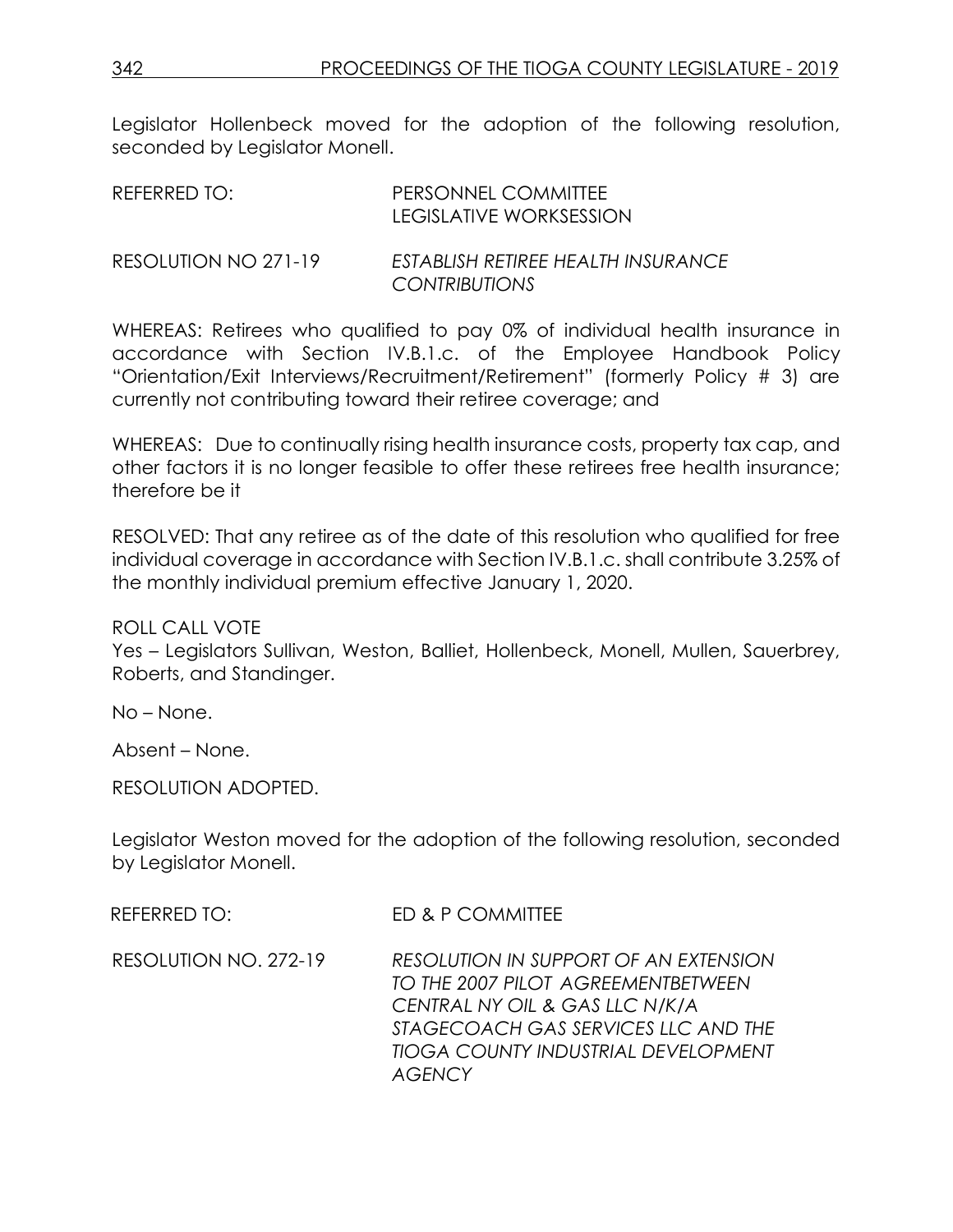WHEREAS: A PILOT Agreement has been in place between Central New York Oil & Gas, LLC N/K/A Stagecoach Gas Services, LLC and The Tioga County Industrial Development Agency (TCIDA) since October 1, 2007; and

WHEREAS: As a result of the PILOT Agreement Central New York Oil & Gas, LLC N/K/A Stagecoach Gas Services, LLC properties included in the PILOT were placed in roll section 8 of the assessment rolls; and

WHEREAS: Central NY Oil & Gas, LLC N/K/A Stagecoach Gas Services LLC is currently paying 100% of real property taxes owed; and

WHEREAS: Central NY Oil & Gas, LLC N/K/A Stagecoach Gas Services LLC will continue to pay 100% of the real property taxes owed; and

WHEREAS: The current PILOT Agreement expires February 6, 2020; and

WHEREAS: Expiration of the current PILOT Agreement would result in the reclassification of Central NY Oil & Gas, LLC N/K/A Stagecoach Gas Services, LLC properties from roll section 8 to roll section 1 in the assessment amount of \$97,184,500; and

WHEREAS: The significant influx to roll section 1 would cause negative tax cap calculation implications for the Owego Apalachin Central School District; and

WHEREAS: Owego Apalachin Central School District has requested of the TCIDA to extend the PILOT to March 2, 2020; and

WHEREAS: The TCIDA is asking all affected taxing authorities to indicate their support of the extension by way of a resolution; therefore be it

RESOLVED: That the Tioga County Legislature supports the extension of the PILOT Agreement between Central NY Oil & Gas, LLC N/K/A Stagecoach Gas Services LLC and the TCIDA to March 2, 2020.

# ROLL CALL VOTE

Yes – Legislators Sullivan, Weston, Balliet, Hollenbeck, Monell, Mullen, Sauerbrey, Roberts, and Standinger.

No – None.

Absent – None.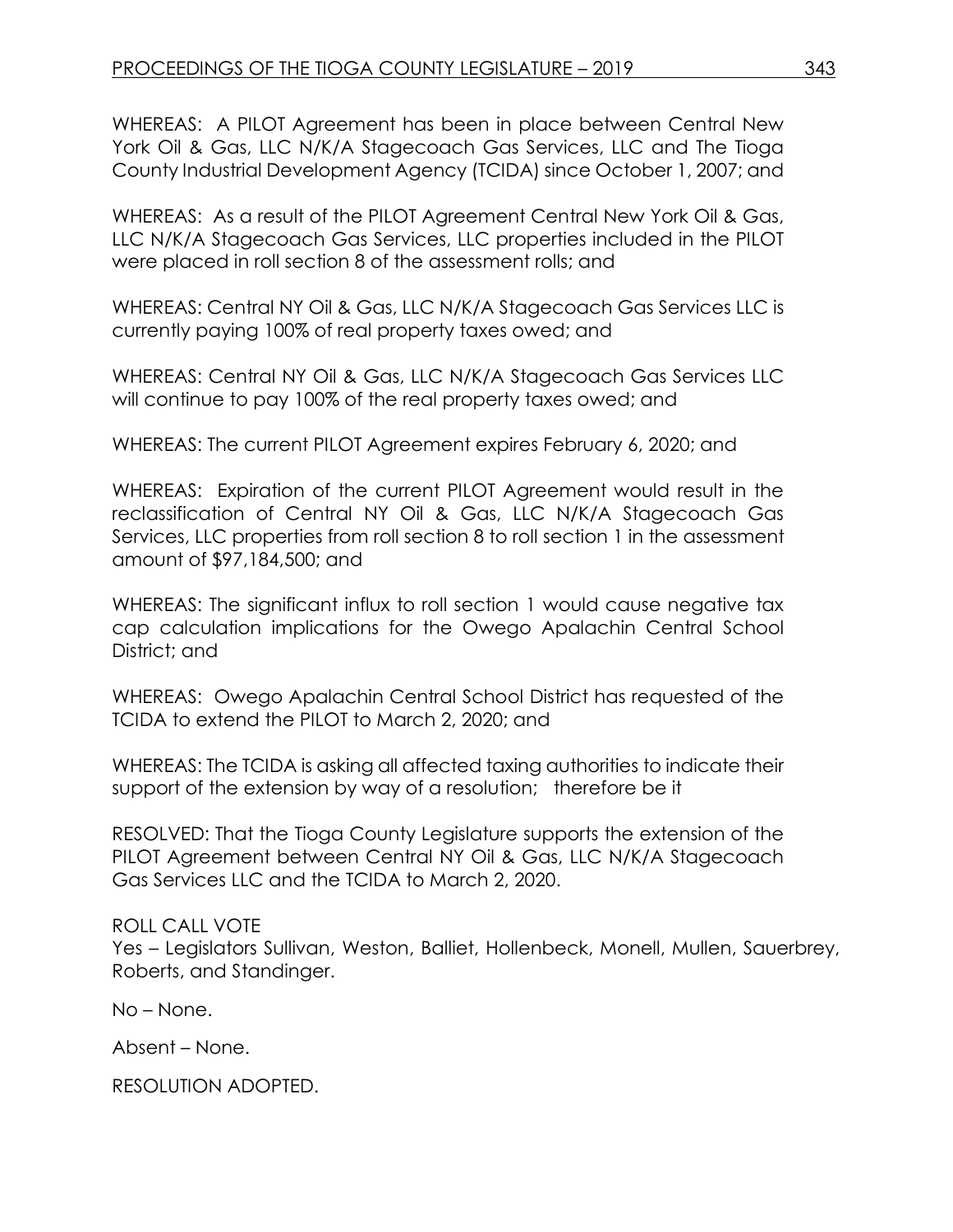Legislator Roberts moved for the adoption of the following resolution, seconded by Legislator Standinger.

| REFERRED TO:          | PUBLIC WORKS COMMITTEE                                                 |
|-----------------------|------------------------------------------------------------------------|
| RESOLUTION NO. 273-19 | APPROVE SUPPLEMENTAL AGREEMENT FOR OAK<br>HILL ROAD BRIDGE BIN 3334940 |

WHEREAS: The Oak Hill Road Bridge BIN 3334940 is a bridge that needs repair due to a NYSDOT Bridge Inspection; and

WHEREAS: Delta Engineers was awarded the design services on Resolution 130-19; and

WHEREAS: There is a need for Construction Support Services to provide Engineering Services for the projects along with extra design efforts due to FEMA requests; and

WHEREAS: Delta Engineers, Endwell, NY has submitted a proposal for this extra work for the cost of \$14,000; therefore be it

RESOLVED: That the Tioga County Legislature approve the Supplemental Agreement for Delta Engineers, Endwell, NY for \$14,000 for a total amount of \$34,750 to be paid out of Oak Hill Road Bridge Emergency Repairs account H5110.540002.H1906

### ROLL CALL VOTE

Yes – Legislators Sullivan, Weston, Balliet, Hollenbeck, Monell, Mullen, Sauerbrey, Roberts, and Standinger.

No – None.

Absent – None.

RESOLUTION ADOPTED.

Legislator Balliet moved for the adoption of the following resolution, seconded by Legislator Monell.

| REFERRED TO:          | ADMINISTRATIVE SERVICES COMMITTEE<br>FINANCE/LEGAL COMMITTEE                       |
|-----------------------|------------------------------------------------------------------------------------|
| RESOLUTION NO. 274-19 | AUTHORIZE AGREEMENT WITH ROBIS ELECTIONS.<br>INC. TO PROCURE ELECTRONIC POLL BOOKS |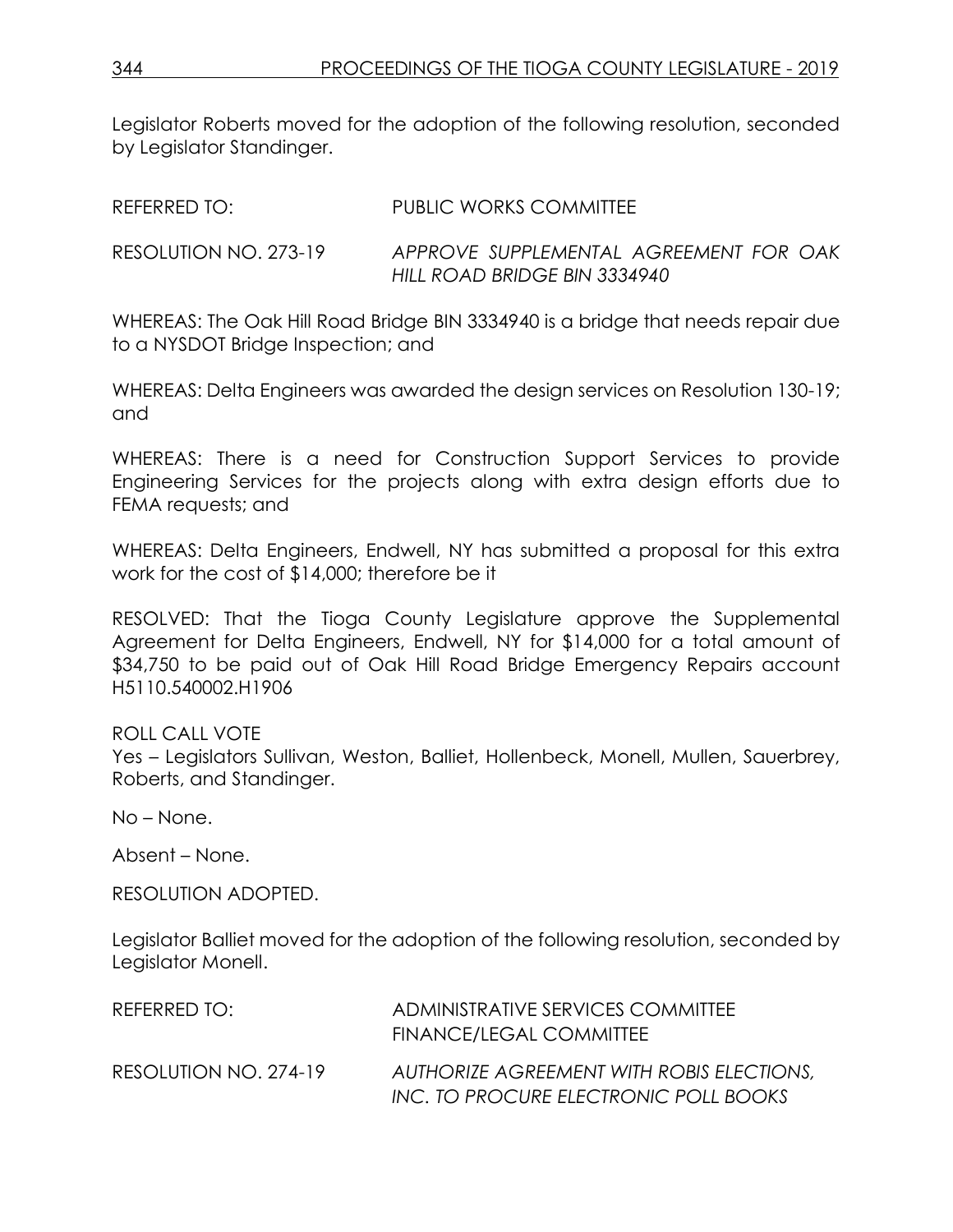WHEREAS: During the September 2019 Legislative Session, the Tioga County Legislature authorized funding and amended the Board of Elections budget to purchase Electronic poll books (E-Poll Books); and

WHEREAS: New York State Office of General Services solicited RFPs for select authorized vendors to provide E-Books with one of the approved vendors being Robis Elections, Inc.; and

WHEREAS: Tioga County Board of Elections and the Chief Information Officer have considered the packages provided by the authorized vendors and found that Robis best meets the County's needs; and

WHEREAS: Tioga County has solicited price quotes from Robis Elections, Inc. under the NYS OGS Contract for a complete E-poll book system; and

WHEREAS: The Tioga County Board of Elections would like to enter into an agreement with Robis Elections, Inc. to purchase sixty-eight E-poll books, nineteen Pepwave routers, and four ballot-on-demand printers, including configuration, implementation, support, and software maintenance fees for a total initial cost of \$133,852, and subsequent annual cost of \$7,892; therefore be it

RESOLVED: The Tioga County Board of Elections is authorized to enter into aforesaid agreement with Robis Elections, Inc. pending approval of the contract by the County Attorney.

ROLL CALL VOTE

Yes – Legislators Sullivan, Weston, Balliet, Hollenbeck, Monell, Mullen, Sauerbrey, Roberts, and Standinger.

No – None.

Absent – None.

RESOLUTION ADOPTED.

Legislator Mullen moved for the adoption of the following resolution, seconded by Legislator Hollenbeck.

| REFERRED TO:          | PUBLIC SAFETY COMMITTEE                                        |
|-----------------------|----------------------------------------------------------------|
| RESOLUTION NO. 275-19 | AUTHORIZE THE SUBMISSION OF<br><b>EMPG19 GRANT APPLICATION</b> |
|                       | <b>OFFICE OF EMERGENCY SERVICES</b>                            |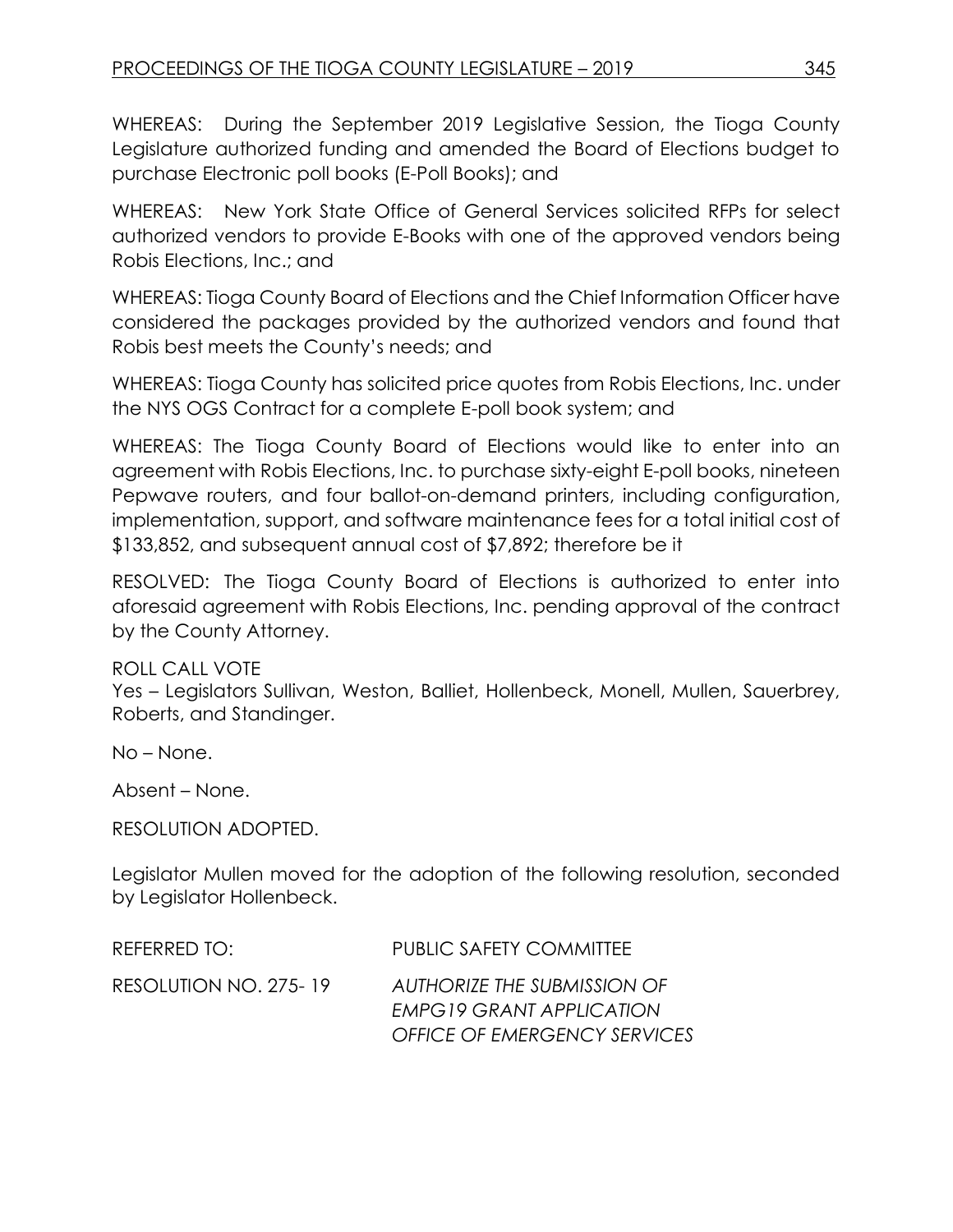WHEREAS: The NYS Office of Homeland Security and Emergency Services has announced the 2019 EMPG (Emergency Management Planning Grant) funding; and

WHEREAS: County Policy #47 requires that a resolution be approved before any such grant application is submitted. However, due to the short notification period, the Tioga County Office of Emergency Services had to submit an application for this funding by September 27, 2019; therefore be it

RESOLVED: That the Tioga County Office of Emergency Services be given authorization to apply for the 2019 EMPG grant application, after the fact, to be in compliance with County policy.

ROLL CALL VOTE

Yes – Legislators Sullivan, Weston, Balliet, Hollenbeck, Monell, Mullen, Sauerbrey, Roberts, and Standinger.

No – None.

Absent – None.

RESOLUTION ADOPTED.

Legislator Mullen moved for the adoption of the following resolution, seconded by Legislator Monell.

| REFERRED TO:          | <b>PUBLIC SAFETY COMMITTEE</b><br><b>FINANCE COMMITTEE</b>                                                               |
|-----------------------|--------------------------------------------------------------------------------------------------------------------------|
| RESOLUTION NO. 276-19 | AUTHORIZE ACCEPTANCE OF<br>2020 NYS PTS GRANT<br>(PTS-2020-Tioga Co SO-00348-054)<br><b>APPROPRIATION OF FUNDS &amp;</b> |
|                       | <b>MODIFY 2019 BUDGET</b><br><b>SHERIFF'S OFFICE</b>                                                                     |

WHEREAS: The Sheriff's Office applied for and was awarded a NYS PTS (Police Traffic Services) grant (PTS-2020-Tioga Co-SO-00348-054) in the amount of \$16,650; and

WHEREAS: This funding must be accepted and appropriated; therefore be it

RESOLVED: That the Tioga County Legislature authorize the acceptance of this award; and be it further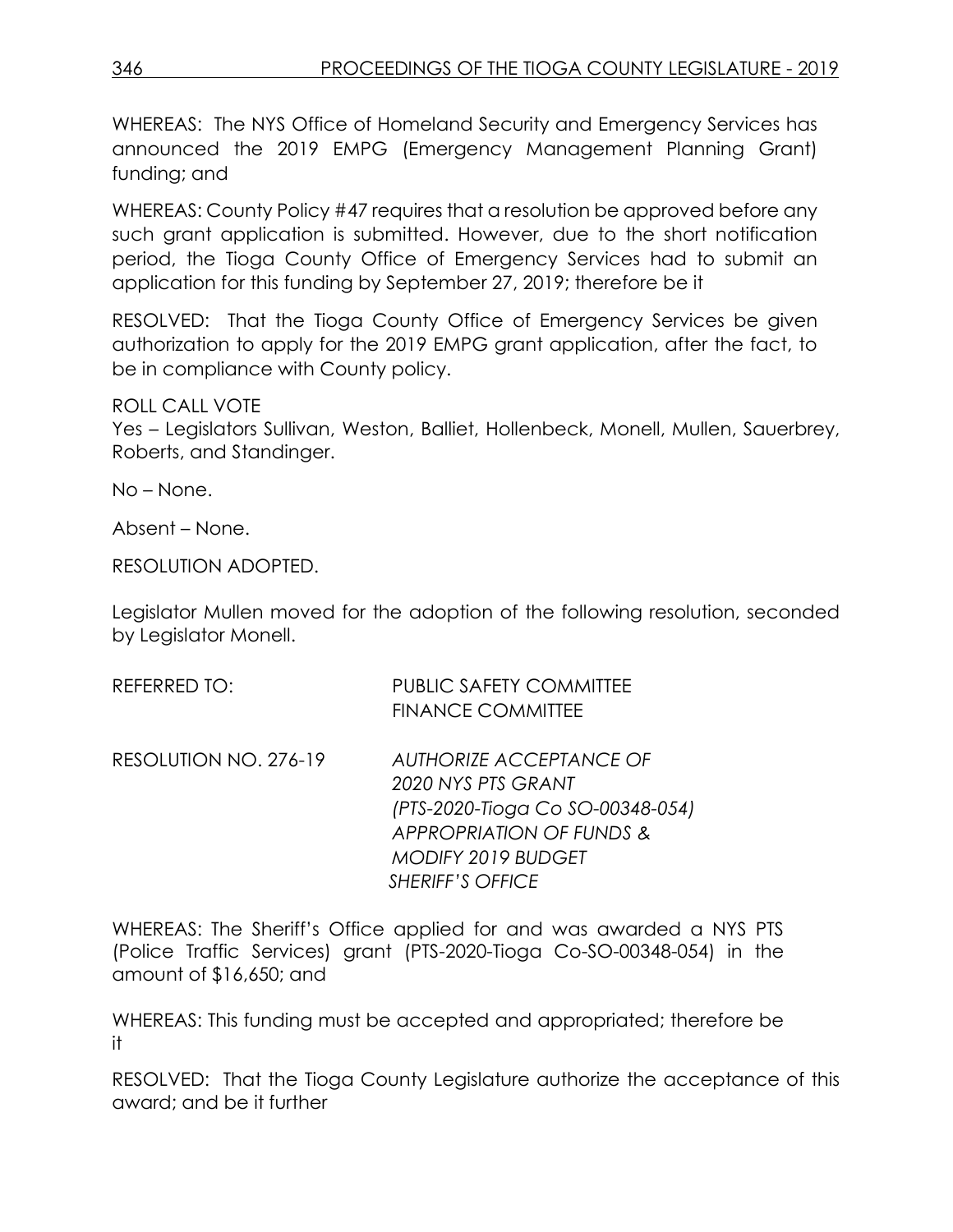RESOLVED: That the 2019 budget be modified and funds be appropriated to the following accounts:

FROM: A3110.433900 Sheriff-State Aid \$16,650

ROLL CALL VOTE

Yes – Legislators Sullivan, Weston, Balliet, Hollenbeck, Monell, Mullen, Sauerbrey, Roberts, and Standinger.

No – None.

Absent – None.

RESOLUTION ADOPTED.

Legislator Mullen moved for the adoption of the following resolution, seconded by Legislator Hollenbeck.

| REFERRED TO:          | <b>PUBLIC SAFETY COMMITTEE</b>          |
|-----------------------|-----------------------------------------|
|                       | <b>FINANCE COMMITTEE</b>                |
| RESOLUTION NO. 277-19 | AUTHORIZE ACCEPTANCE OF HAZARDOUS       |
|                       | <b>MATERIALS EMERGENCY PREPAREDNESS</b> |
|                       | (HMEP19 HE19-1005-D00)                  |
|                       | <b>APPROPRIATION OF FUNDS &amp;</b>     |
|                       | MODIFY 2019 BUDGET                      |
|                       | <b>EMERGENCY MANAGEMENT</b>             |

WHEREAS: The Office of Emergency Services applied for and was awarded a Homeland Security and Emergency Services (DHSES) grant of \$6,465, in which 20% (\$1,293) will be County funded monies; and

WHEREAS: This funding must be accepted and appropriated; therefore be it

RESOLVED: That the Tioga County Legislature authorize the acceptance of this award; and be it further

RESOLVED: That the 2019 budget be modified and funds be appropriated to the following accounts:

| FROM: | A3360.433567 HME19 DHSES State Aid      | \$5,172 |
|-------|-----------------------------------------|---------|
| TO:   | A3360.540140 HME19 Contracting Services | \$6,465 |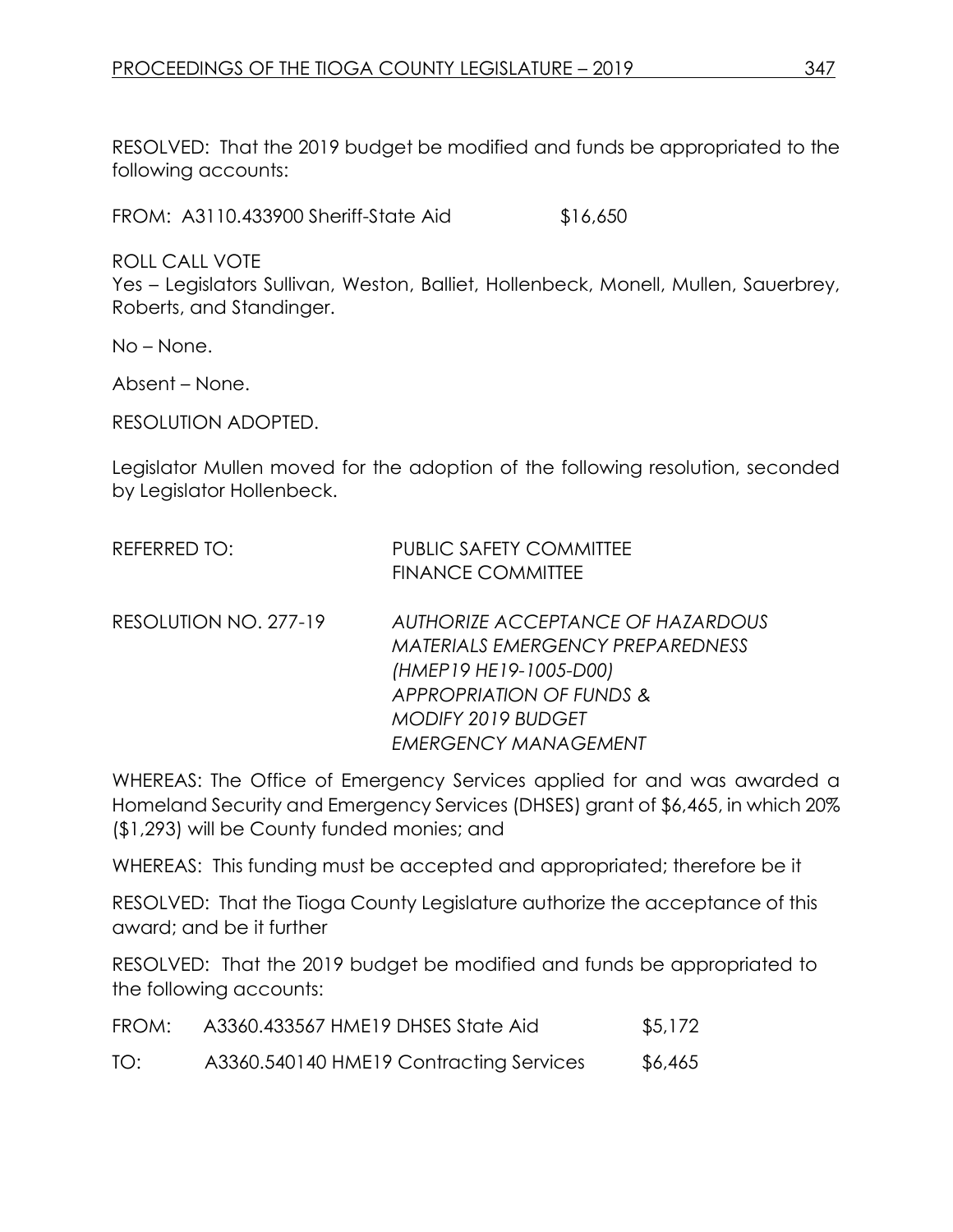ROLL CALL VOTE

Yes – Legislators Sullivan, Weston, Balliet, Hollenbeck, Monell, Mullen, Sauerbrey, Roberts, and Standinger.

No – None.

Absent – None.

RESOLUTION ADOPTED.

Legislator Mullen moved for the adoption of the following resolution, seconded by Legislator Hollenbeck.

| <b>REFERRED TO:</b>   | <b>PUBLIC SAFETY COMMITTEE</b><br><b>FINANCE COMMITTEE</b>                                                                                                                                    |
|-----------------------|-----------------------------------------------------------------------------------------------------------------------------------------------------------------------------------------------|
| RESOLUTION NO. 278-19 | <b>APPROPRIATION OF FUNDS</b><br><b>COMMUNITY PROJECTS APPROPRIATION</b><br><b>(NYS SENATOR'S INITIATIVE GRANT 2010)</b><br>#TM02905) AND AMEND BUDGET<br><b>OFFICE OF EMERGENCY SERVICES</b> |

WHEREAS: Resolution #214-10 gave permission to the Bureau of Fire to enter into the Community Projects Appropriation Contract # TM02905 (NYS Senator's Initiative Grant) in the amount of \$15,000; and

WHEREAS: The Bureau of Fire and Emergency Management Departments have since been merged into one department, now known as the Emergency Services Department; and

WHEREAS: The grant award has been amended and issued to the Tioga County Office of Emergency Services for the purpose of updating the training room and needs to be appropriated; therefore be it

RESOLVED: That the grant funds be appropriated and the 2019 budget be amended as follows:

| A3410 433060 SEN10 – State Aid Fire<br>FROM: | \$15,000 |
|----------------------------------------------|----------|
|                                              |          |

TO: A3410 520130 SEN10 – Equipment not car \$15,000

ROLL CALL VOTE

Yes – Legislators Sullivan, Weston, Balliet, Hollenbeck, Monell, Mullen, Sauerbrey, Roberts, and Standinger.

No – None.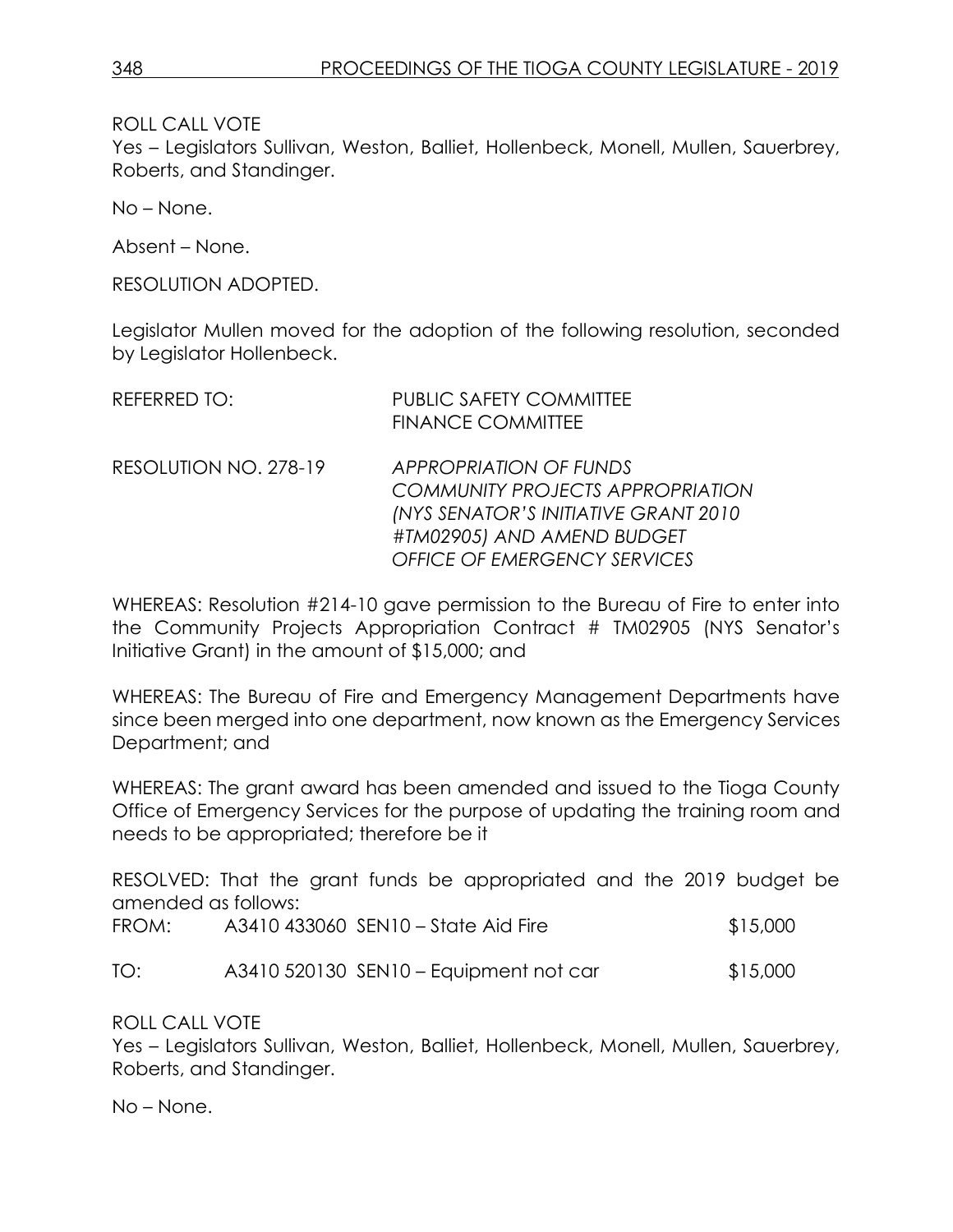Absent – None.

RESOLUTION ADOPTED.

Legislator Mullen moved for the adoption of the following resolution, seconded by Legislator Monell.

| <b>REFERRED TO:</b>   | <b>PUBLIC SAFETY COMMITTEE</b><br><b>FINANCE COMMITTEE</b>                                                                                                          |
|-----------------------|---------------------------------------------------------------------------------------------------------------------------------------------------------------------|
| RESOLUTION NO. 279-19 | <b>APPROPRIATION OF FUNDS</b><br>2019 HOMELAND SECURITY GRANT (SHSP)<br><b>MODIFY 2019 BUDGET</b><br><b>OFFICE OF EMERGENCY SERVICES</b><br><b>SHERIFF'S OFFICE</b> |

WHEREAS: The New York State Office of Homeland Security Program (SHSP) has been awarded a grant of \$69,980 (contract #C973990) to the Tioga County Office of Emergency Management; and

WHEREAS: 75% (\$52,485) of said grant will be appropriated to Emergency Management and 25% (\$17,495) will be appropriated to the Sheriff's Office; and

WHEREAS: Appropriation of funds requires Legislative approval; therefore be it

RESOLVED: That the 2019 NYS Homeland Security Grant (contract # C973990) be appropriated as follows:

FROM: A3360.433567 SHS19 Homeland Security 2019 Revenue \$52,485

TO: A3360.540140 SHS19 Homeland Security Grant–Contracting Services \$26,500 A3360.520130 SHS19 Homeland Security Grant – Equipment (not Car) \$25,985

AND:

FROM: A3361.433567 SHS19 Homeland Security 2019 Revenue \$17,495

TO: A3361.520130 SHS19 Homeland Security Grant–Equipment (not Car) \$17,495

And be it further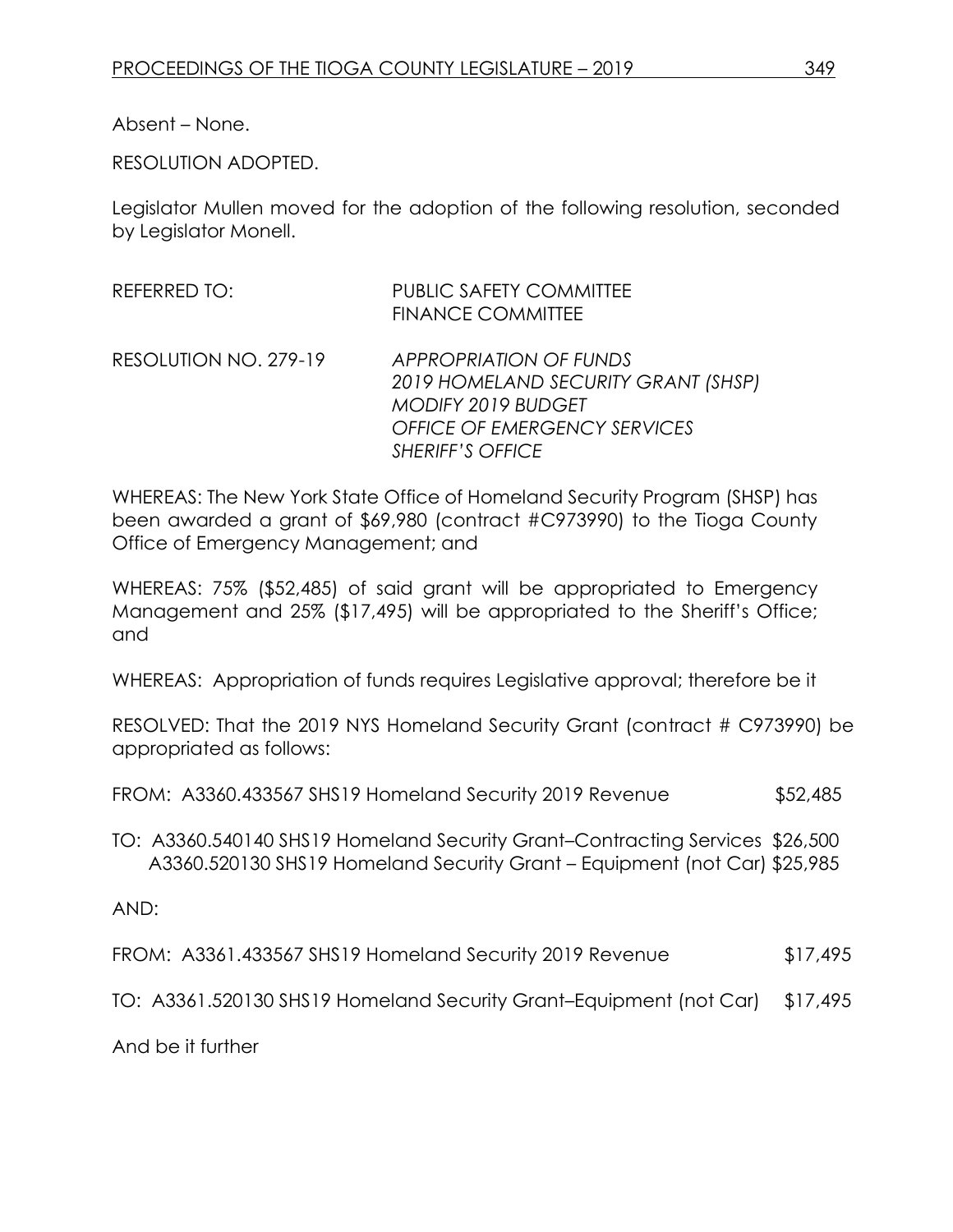RESOLVED: That the 2019 Emergency Management budget and the Sheriff's Office budget be modified to reflect the above changes.

ROLL CALL VOTE

Yes – Legislators Sullivan, Weston, Balliet, Hollenbeck, Monell, Mullen, Sauerbrey, Roberts, and Standinger.

No – None.

Absent – None.

RESOLUTION ADOPTED.

Legislator Mullen moved for the adoption of the following resolution, seconded by Legislator Monell.

| REFERRED TO:          | <b>PUBLIC SAFETY COMMITTEE</b><br><b>FINANCE COMMITTEE</b>                                     |
|-----------------------|------------------------------------------------------------------------------------------------|
| RESOLUTION NO. 280-19 | MODIFY 2019 BUDGET AND TRANSFER FUNDS<br>SHSP2017 GRANT<br><b>OFFICE OF EMERGENCY SERVICES</b> |

WHEREAS: Resolution #260-17 awarded the Office of Emergency Services a 2017 State Homeland Security Grant in the amount of \$69,980; and

WHEREAS: The grant budget has been amended to reflect the costs associated with updating of the County's emergency management plans; therefore be it

RESOLVED: That the 2019 budget be modified and transfer of funds be made as below:

FROM: A3360.520090 SHS17 Computer \$2,000

TO: A3360.540140 SHS17 Contracted Services \$2,000

ROLL CALL VOTE Yes – Legislators Sullivan, Weston, Balliet, Hollenbeck, Monell, Mullen, Sauerbrey, Roberts, and Standinger.

No – None.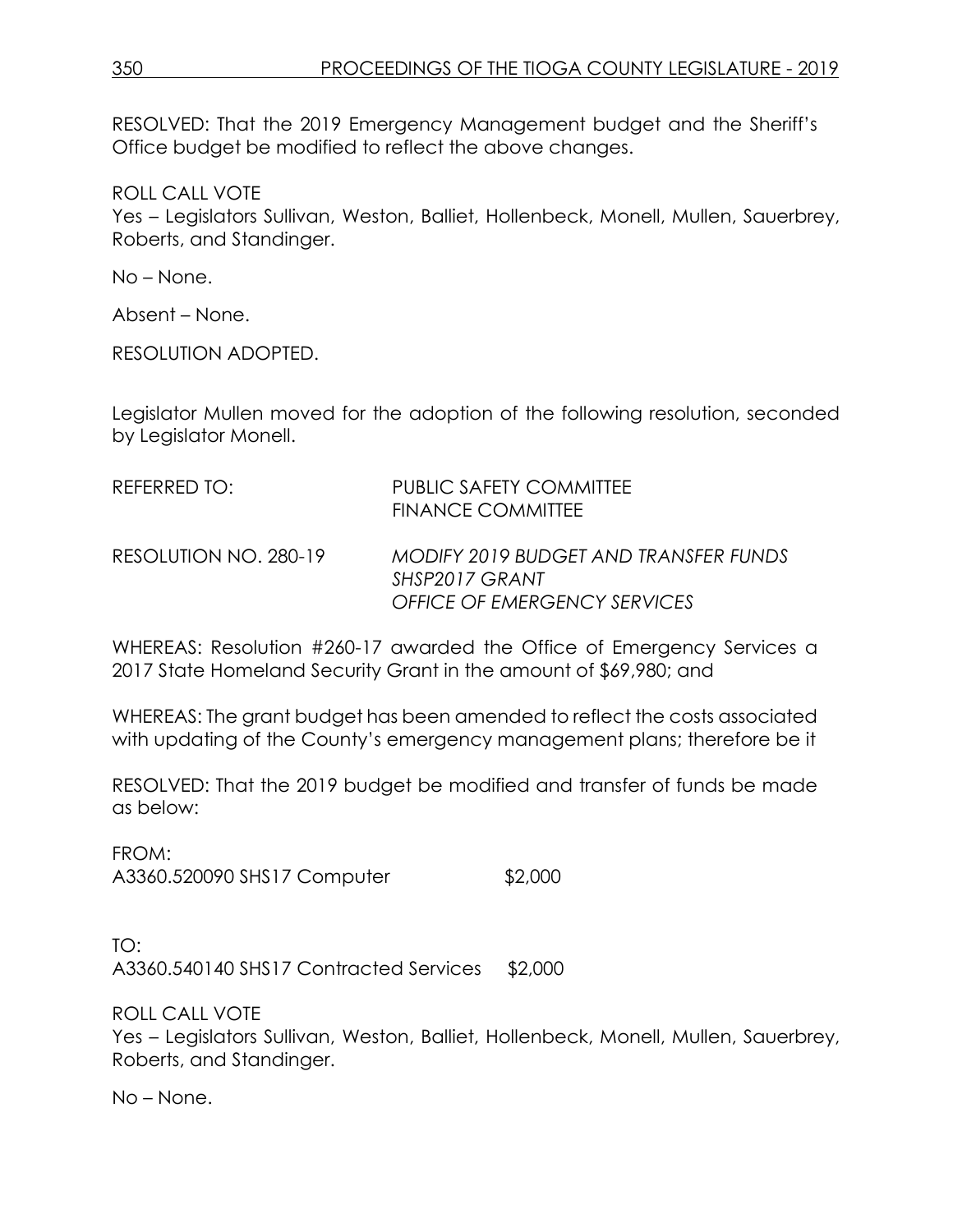Absent – None.

RESOLUTION ADOPTED.

Legislator Monell moved for the adoption of the following resolution, seconded by Legislator Hollenbeck.

REFERRED TO: FINANCE/LEGAL COMMITTEE

RESOLUTION NO. 281-19 *REQUEST TRANSFER OF CONTINGENCY FUNDS & MODIFY 2019 BUDGET ASSIGNED COUNSEL*

WHEREAS: The Assigned Counsel budget has had a high number of cases for 2019 and the Assigned Counsel account will not have sufficient funds for the remainder of 2019; and

WHEREAS: Contingency funds will need to be transferred from the Contingency Account to the Assigned Counsel Account & modify Assigned Counsel 2019 budget to accommodate the increase in cases for 2019; therefore be it

RESOLVED: That the Tioga County Legislature authorizes a transfer as follows:

From: A1990 540715 Contingency Account \$40,000

To: A1172 540030 Assigned Counsel \$40,000

ROLL CALL VOTE

Yes – Legislators Sullivan, Weston, Balliet, Hollenbeck, Monell, Mullen, Sauerbrey, Roberts, and Standinger.

No – None.

Absent – None.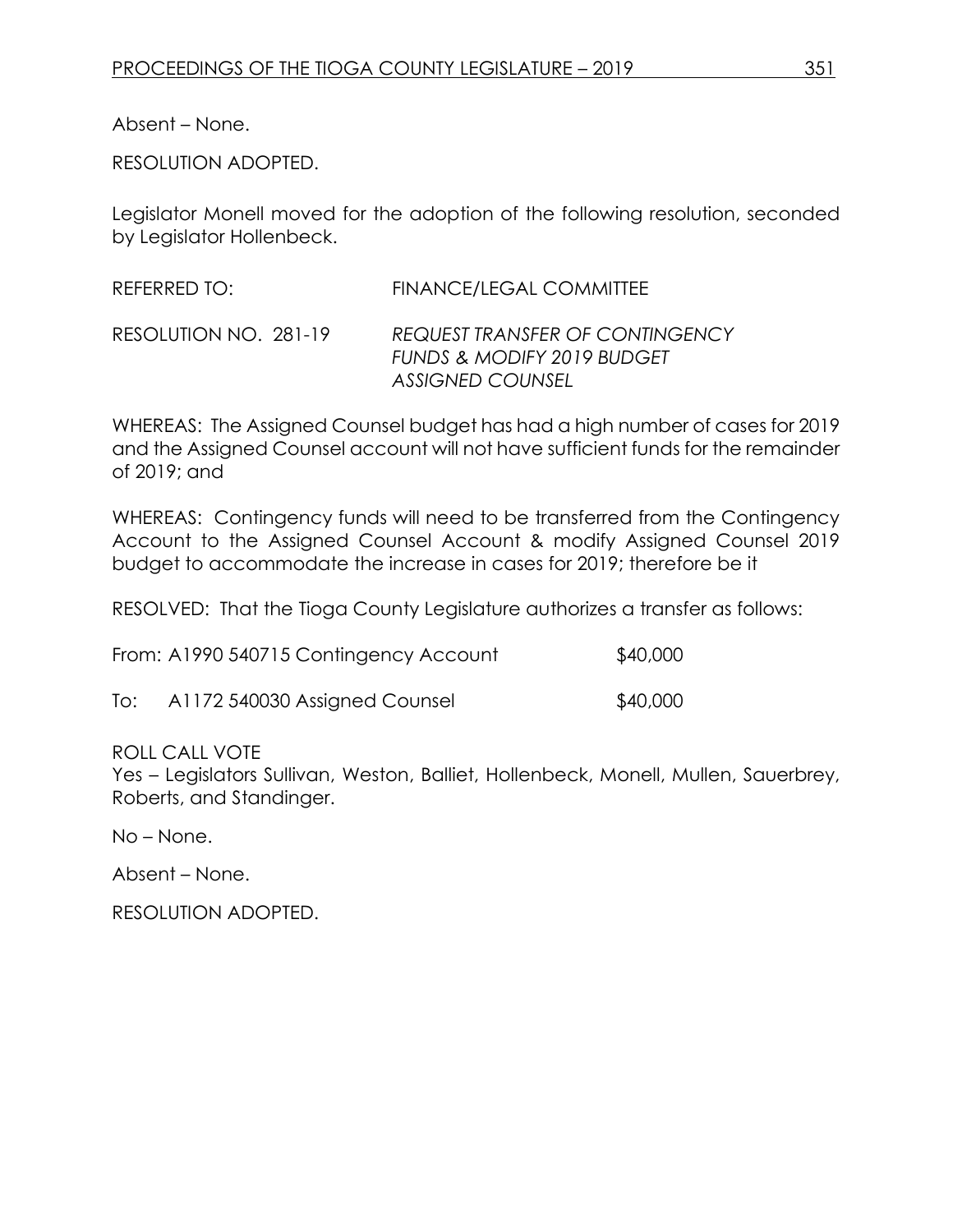Legislator Monell moved for the adoption of the following resolution, seconded by Legislator Mullen.

| REFERRED TO:          | <b>PUBLIC SAFETY COMMITTEE</b><br><b>FINANCE COMMITTEE</b>                                 |
|-----------------------|--------------------------------------------------------------------------------------------|
| RESOLUTION NO. 282-19 | <b>TRANSFER OF FUNDS &amp;</b><br><b>MODIFY 2019 BUDGET</b><br><b>PROBATION DEPARTMENT</b> |

WHEREAS: Legislative approval is required for transfer of funds and budget modifications; and

WHEREAS: The Probation Department needs to increase the line item for Stationary Supplies and there is money in the line item for Protective Equipment; therefore be it

RESOLVED: That the Probation Department's 2019 budget be modified and funds be appropriated as follows:

| From: A3140 520215 Personal Protective Equipment | \$832.80 |
|--------------------------------------------------|----------|
|                                                  |          |

To: A3140 540630 Stationary Supplies \$832.80

ROLL CALL VOTE

Yes – Legislators Sullivan, Weston, Balliet, Hollenbeck, Monell, Mullen, Sauerbrey, Roberts, and Standinger.

No – None.

Absent – None.

RESOLUTION ADOPTED.

Legislator Monell moved for the adoption of the following resolution, seconded by Legislator Mullen.

REFERRED TO: FINANCE COMMITTEE

RESOLUTION NO. 283-19 *AMEND RESOLUTION 51-19 ERRONEOUS ASSESSMENT TOWN OF NEWARK VALLEY* 

WHEREAS: Resolution No. 51-19 was adopted on February 12, 2019 to correct the erroneous assessment of an invalid parcel in the Town of Newark Valley; and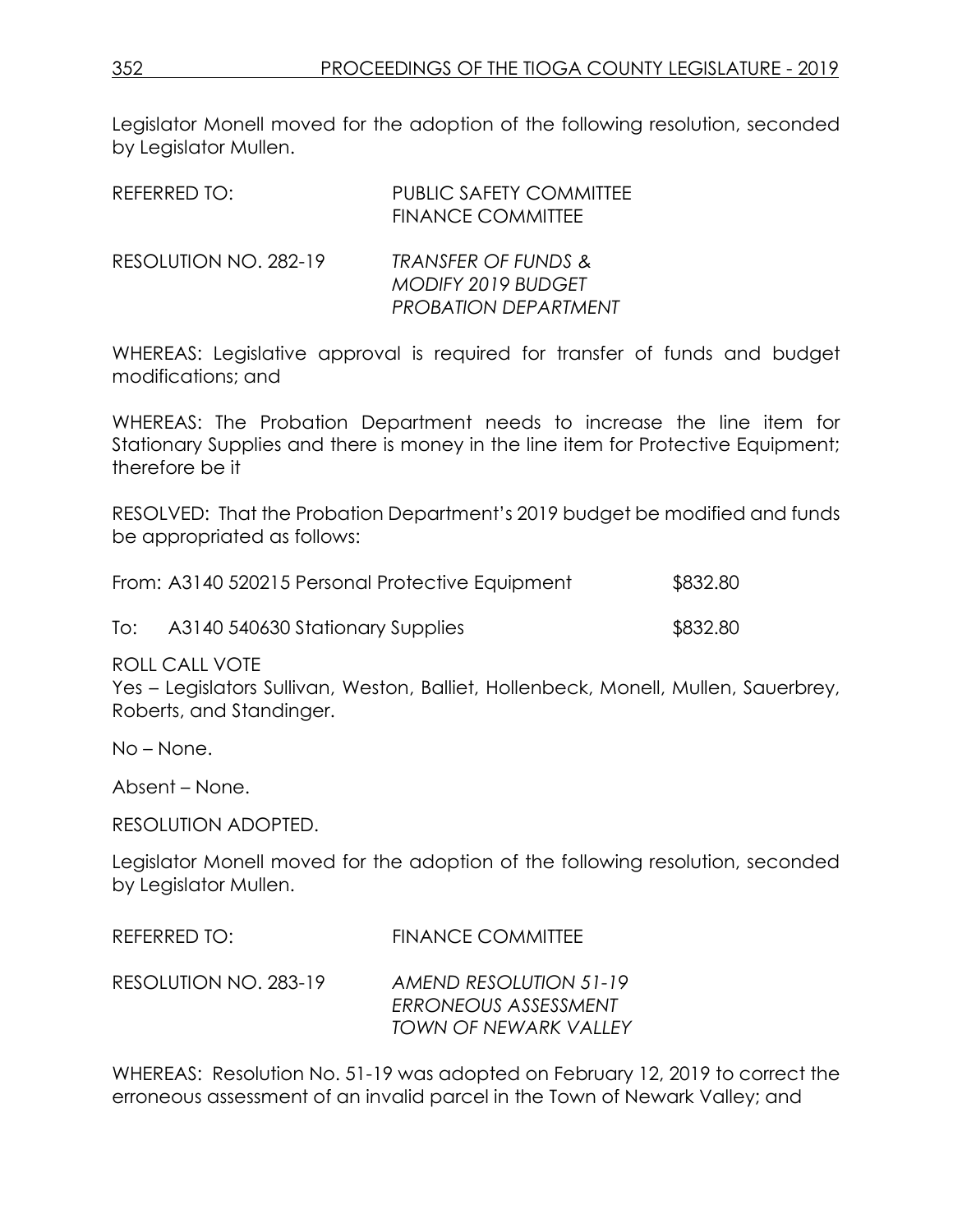WHEREAS: The resolution issued a refund of the paid school tax bills in 2016, 2017, & 2018 by the Tioga County Treasurer; and

WHEREAS: The taxes were in fact paid by the Stack's to the Newark Valley Central School District, making NVCSD responsible for the refund of the erroneous taxes; therefore be it

RESOLVED: The refund check issued to Rose Marie and David M. Stacks by the Tioga County Treasurer's Office be voided; and be it further

RESOLVED: That the erroneous school tax of \$843.58 charged back to the Newark Valley School District be reversed; and be it further

RESOLVED: That Resolution 51-19 be rendered null and void.

ROLL CALL VOTE

Yes – Legislators Sullivan, Weston, Balliet, Hollenbeck, Monell, Mullen, Sauerbrey, Roberts, and Standinger.

No – None.

Absent – None.

RESOLUTION ADOPTED.

Legislator Hollenbeck moved for the adoption of the following resolution, seconded by Legislator Monell.

|              | ___ _ _ _                  |
|--------------|----------------------------|
|              | LEGISLATIVE WORKSESSION    |
| REFERRED TO: | <b>PERSONNEL COMMITTEE</b> |

RESOLUTION NO. 284-19 *STANDARD WORK DAY AND REPORTING RESOLUTION*

WHEREAS: The New York State Retirement System created new reporting regulations in 2009 that require establishment of terms and work hours for elected and appointed officials and a resolution stating such at the onset of each term; therefore be it

RESOLVED: That the County of Tioga hereby establishes the following as standard work days for elected and appointed officials, and will report the following days worked to the New York State and Local Employees' Retirement System based on the record of activities maintained and submitted by the following officials to the Clerk of this body;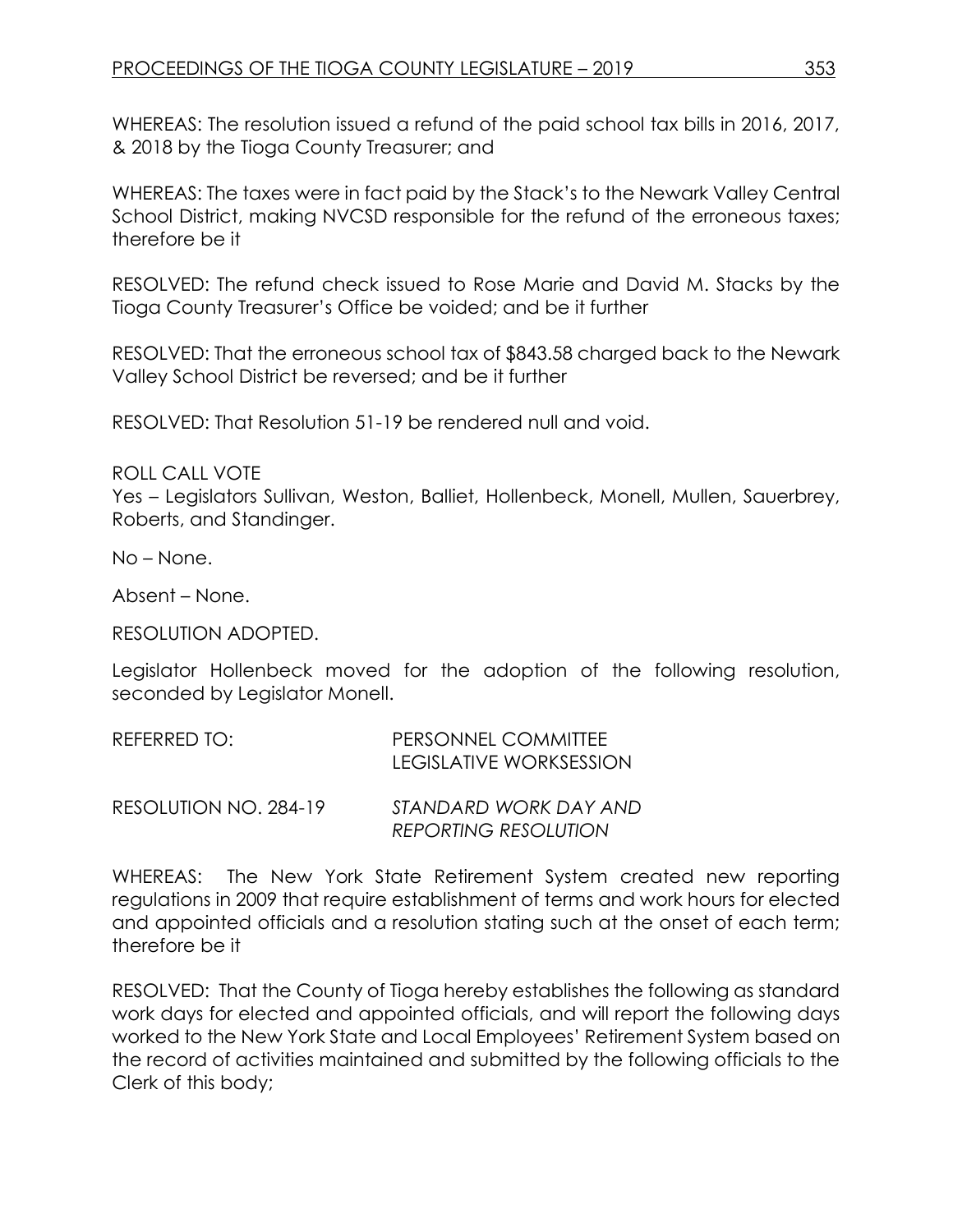| <b>Title</b>             | <b>Name</b>  | <b>Standard</b><br>Work Day<br>(Hrs/day) | Term<br><b>Begins/Ends</b>           | <b>Participates</b><br>in<br>Employer's<br><b>Time</b><br><b>Keeping</b><br>System<br>(Y/N) | Days/Month<br>(based<br><b>on</b><br><b>of</b><br>Record<br><b>Activities</b> ) | <b>Not</b><br><b>Submitted</b> |
|--------------------------|--------------|------------------------------------------|--------------------------------------|---------------------------------------------------------------------------------------------|---------------------------------------------------------------------------------|--------------------------------|
| <b>Elected Officials</b> |              |                                          |                                      |                                                                                             |                                                                                 |                                |
|                          |              |                                          | 01/01/19<br>$\overline{\phantom{0}}$ |                                                                                             |                                                                                 |                                |
| Legislator               | Tracy Monell | 6                                        | 12/31/21                             | N                                                                                           |                                                                                 | Χ                              |

I, Cathy A. Haskell, Secretary/Clerk of the governing board of the County of Tioga, of the State of New York, do hereby certify that I have compared the foregoing with the original resolution passed by such board at a legally convened meeting held on the fifteenth day of October, 2019 on file as part of the minutes of such meeting, and that same is a true copy thereof and the whole of such original.

IN WITNESS WHEREOF, I have hereunto set my hand and the seal of the Tioga County Legislature on this fifteenth day of October 2019.

Tioga County Legislative Clerk

\_\_\_\_\_\_\_\_\_\_\_\_\_\_\_\_\_\_\_\_\_\_\_\_\_\_\_\_\_\_\_\_\_

Affidavit of Posting: I, Cathy A. Haskell, being duly sworn, depose and say that the posting of the resolution began on October 15, 2019 and continued for at least 30 days. That the resolution was available to the public on the

X Employer's website at [www.tiogacountyny.com](http://www.tiogacountyny.com/)

 $X$  Official sign board at Tioga County Legislative Office.

□ Main Entrance Clerk's Office at \_\_\_\_\_\_\_\_\_\_\_\_\_\_\_\_\_\_\_\_\_

ROLL CALL VOTE

Yes – Legislators Sullivan, Weston, Balliet, Hollenbeck, Monell, Mullen, Sauerbrey, Roberts, and Standinger.

No – None.

Absent – None.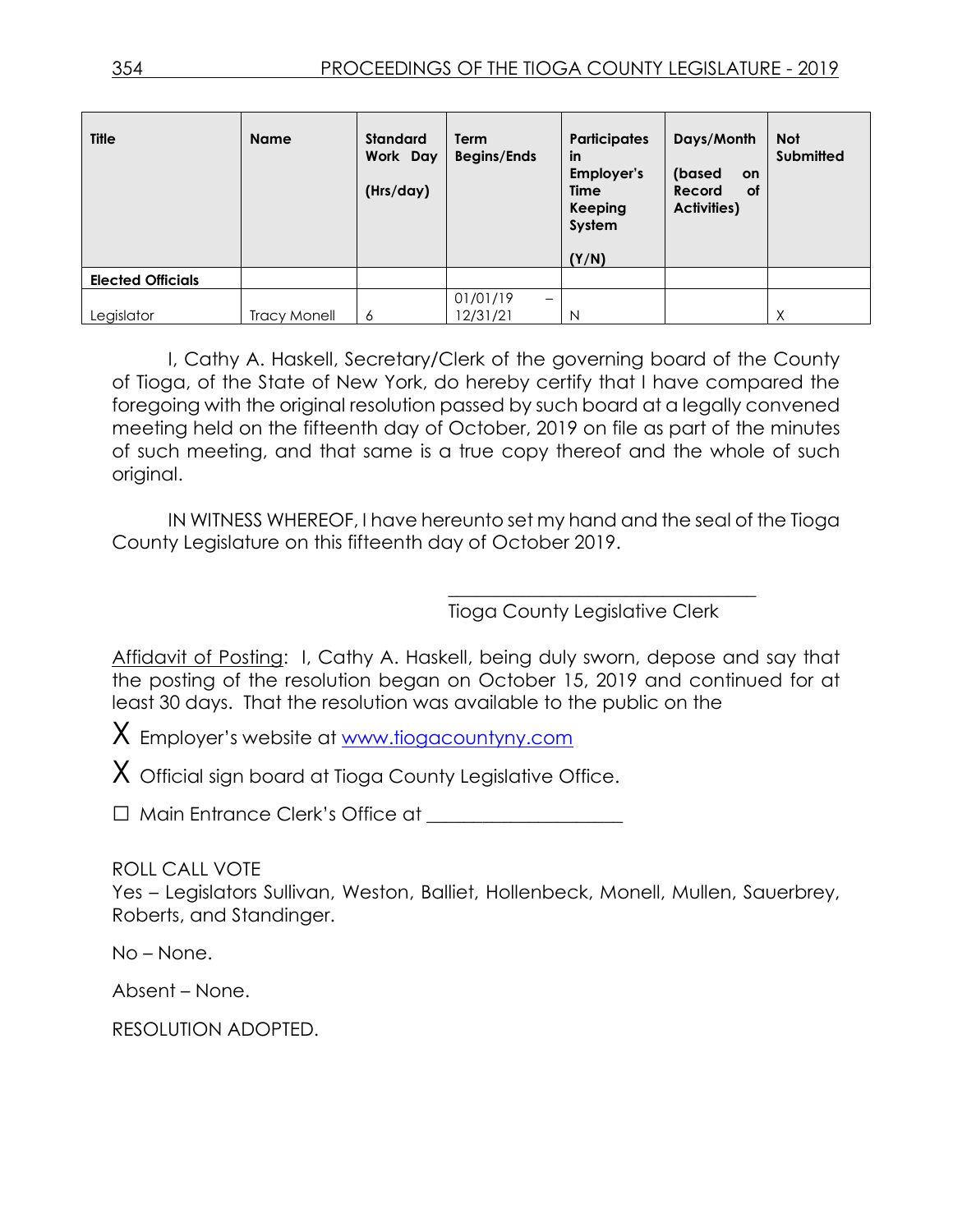Legislator Monell moved for the adoption of the following resolution, seconded by Legislator Hollenbeck.

| REFERRED TO:          | <b>LEGAL COMMITTEE</b><br>PERSONNEL COMMITTEE                                             |
|-----------------------|-------------------------------------------------------------------------------------------|
| RESOLUTION NO. 285-19 | AUTHORIZE APPOINTMENT OF 3rd ASSISTANT<br>DISTRICT ATTORNEY<br>DISTRICT ATTORNEY'S OFFICE |

WHEREAS: Legislative approval is required for any Non-union appointment; and

WHEREAS: Due to staffing changes reflected in Resolution 254-19, the 3<sup>rd</sup> Assistant District Attorney position (Non-Union salary range \$57,154 – \$67,154) has been vacant since September 30, 2019; and

WHEREAS: The District Attorney has identified an appropriate candidate to fill said vacancy; therefore be it

RESOLVED: That Torrance Schmitz shall be appointed to the position of 3rd Assistant District Attorney at an annual rate of \$65,000 effective October 16, 2019; and be it further

RESOLVED: That Mr. Schmitz shall not be eligible for the 2020 Non-union salary increase until successful completion of a six (6) month evaluation on April 16, 2020.

### ROLL CALL VOTE

Yes – Legislators Sullivan, Weston, Balliet, Hollenbeck, Monell, Mullen, Sauerbrey, Roberts, and Standinger.

No – None.

Absent – None.

RESOLUTION ADOPTED.

Legislator Standinger moved for the adoption of the following resolution, seconded by Legislator Monell.

| REFERRED TO:          | HEALTH AND HUMAN SERVICES COMMITTEE<br>PERSONNEL COMMITTEE                                  |
|-----------------------|---------------------------------------------------------------------------------------------|
| RESOLUTION NO. 286-19 | AUTHORIZE APPOINTMENT OF SECRETARY TO THE<br><b>PUBLIC HEALTH DIRECTOR</b><br>PUBLIC HEALTH |